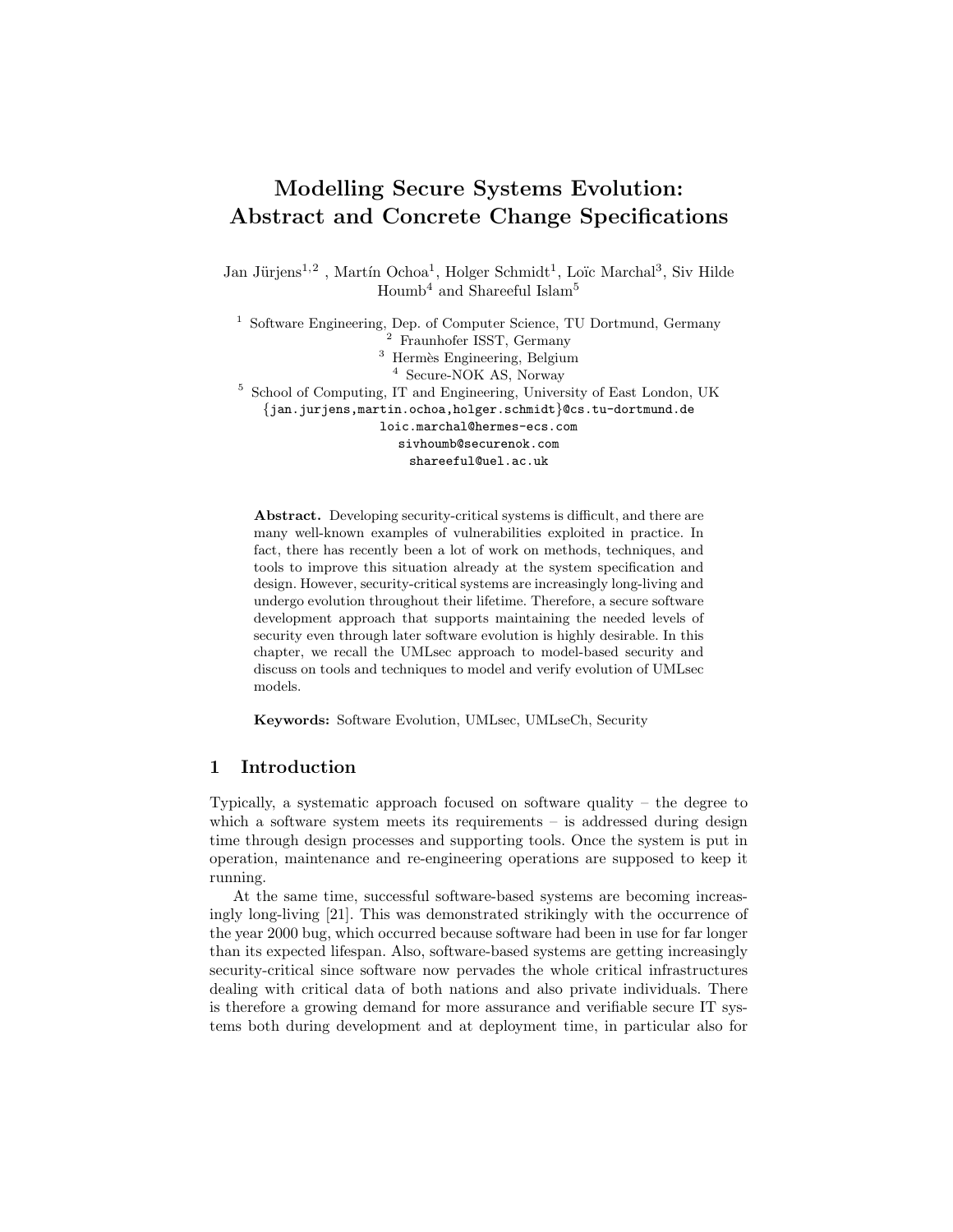

Fig. 1. Model verification problem for  $n$  possible evolution paths

long living systems. Yet a long lived system also needs to be flexible, to adapt to evolving requirements, usage, and attack models. However, using today's system engineering techniques we are forced to trade flexibility for assurance or vice versa: we know today how to provide security or flexibility taken in isolation. We can use full fledged verification for providing a high-level of assurance to fairly static requirements, or we can provide flexible software, developed in weeks using agile methodologies, but without any assurance. This raises the research challenge of whether and how we can provide some level of security assurance for something that is going to change.

Our objective is thus to develop techniques and tools that ensure "lifelong" compliance to evolving security requirements for a long-running evolving software system. This is challenging because these requirements are not necessarily preserved by system evolution [22]. In this chapter, we present results towards a security modelling notation for the evolution of security-critical designs, suitable by verification with formally founded automated security analysis tools. Most existing assessment methods used in the development of secure systems are mainly targeted at analysing a static picture of the system or infrastructure in question. For example, the system as it is at the moment, or the system as it In question. For enample, the system as it is at the moment, or the system as it the development of secure systems for longevity, we also need descriptions and specifications of what may be foreseen as future changes, and the assessment sign of the UMLS energy of the UMLS of the UMLSec. The UMLSECH and the UMLSECH DIRECTION models made be specialized account for this limit of decorporate consequently our approach allows to re-assess the impact that changes might have on the sequency of systems. security of systems.

On one hand, a system needs to cope with a given change as early as possible for the analysis). The umum sense the UMLS experience in the sense that a sense that a sense that any complete in the sense that any complete in the sense that any kind of  $\alpha$  is complete in the sense that any kind of  $\alpha$ and on the other hand, it should preserve the security properties of the overall system (Fig. 1). To achieve this, it is preferable to analyse the planned evolution before carrying it out. In this chapter we present a notation that allows to precisely determine the changes between one or more system versions, and that combined with proper analysis techniques, allows to reason about how to preserve the existing and new (if any) security properties due to the evolution. Reflecting change on the model level eases system evolution by ensuring effec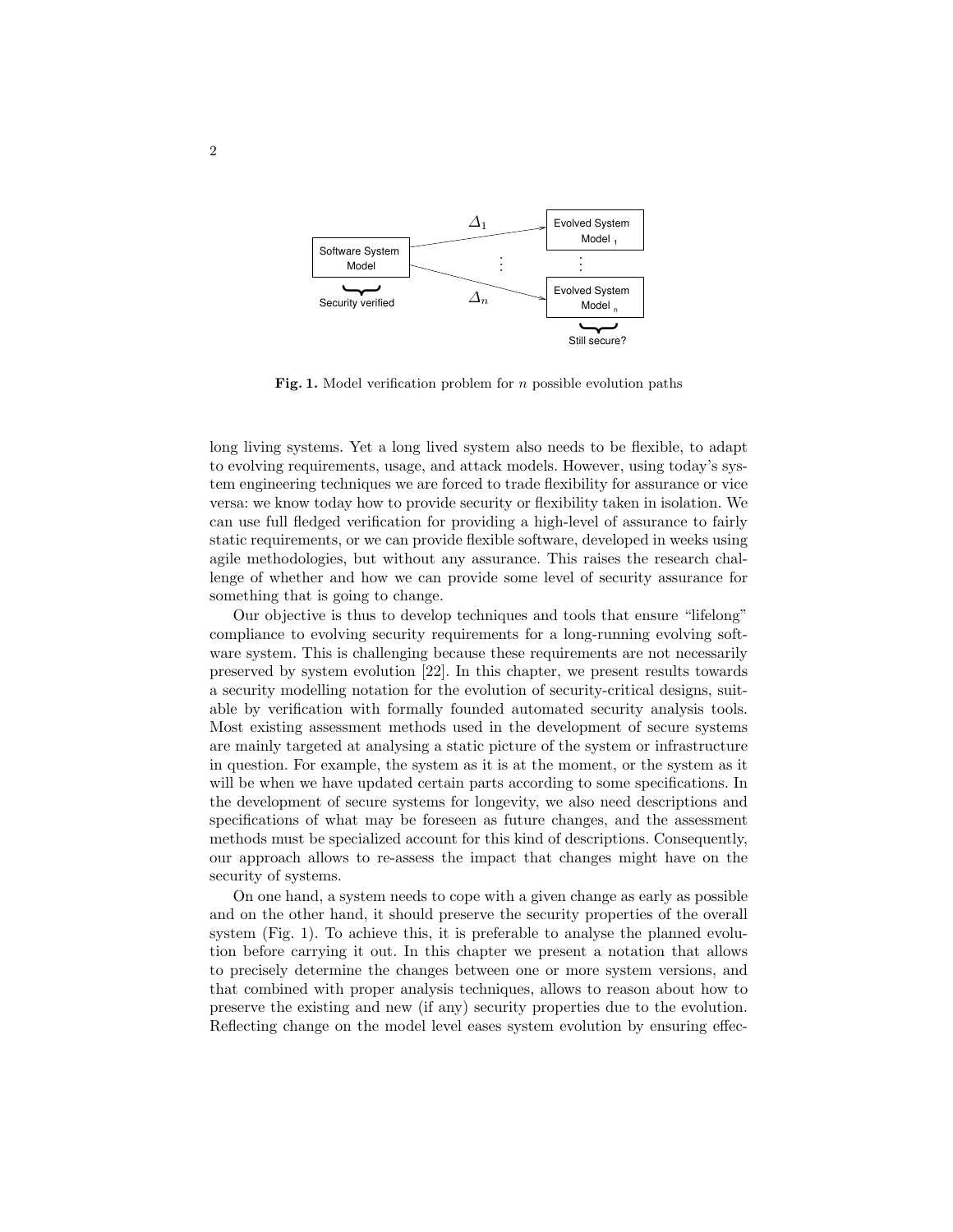tive control and tracking of changes. We focus in understanding and tracing the change notations for the system design model. Design models represent the early exploration of the solution space and are the intermediate between requirements and implementation. They can be used to specify, analyse, and trace changes directly.

In Sect. 2 we recall the *UMLsec* profile [10, 13], which is a UML [28] lightweight extension to develop and analyse security models, together with some applications. We present a change-modelling profile called UMLseCh in Sect. 3. We use UMLseCh design models for change exploration and decision support when considering how to integrate new or additional security functions and to explore the security implications of planned system evolution. To maintain the security properties of a system through change, the change can be explicitly expressed such that its implications can be analysed a priori. The UMLseCh stereotypes extend the existing UMLsec stereotypes so that the design models preserve the security properties due to change.

Although, the question of model evolution is intrinsically related with modeltransformation, we do not aim to show an alternative for any existing generalpurpose evolution specification or model transformation approaches (such as [7, 1, 2, 25, 20]). However, we rely on UMLsec because it comes with sophisticated tool support<sup>6</sup>, and our goal is to present an approach that is a) consistent with the UMLsec philosophy of extending UML b) is meant to be used on the UML fragment relevant for UMLsec.

In Sect. 4 we show some applications of UMLseCh to different diagram types and we discuss how this notation and related verification mechanisms could be supported by an extension of the UMLsec Tool Suite.

# 2 Background: Secure Systems Modelling with UMLsec

Generally, when using model-based development (Fig. 2a), the idea is that one first constructs a model of the system. Then, the implementation is derived from the model: either automatically using code generation, or manually, in which case one can generate test sequences from the model to establish conformance of the code regarding the model. In the model-based security engineering (MBSE) approach based on the UML [28] extension UMLsec, [11, 13], recurring security requirements (such as secrecy, integrity, authenticity, and others) and security assumptions on the system environment, can be specified either within UML specifications, or within the source code (Java or C) as annotations (Fig. 2b). This way we encapsulate knowledge on prudent security engineering as annotations in models or code and make it available to developers who may not be security experts.

The UMLsec extension is given in form of a UML profile using the standard UML extension mechanisms. Stereotypes are used together with tags to formulate the security requirements and assumptions. Constraints give criteria that

<sup>6</sup> UMLsec tool suite: http://www.umlsec.de/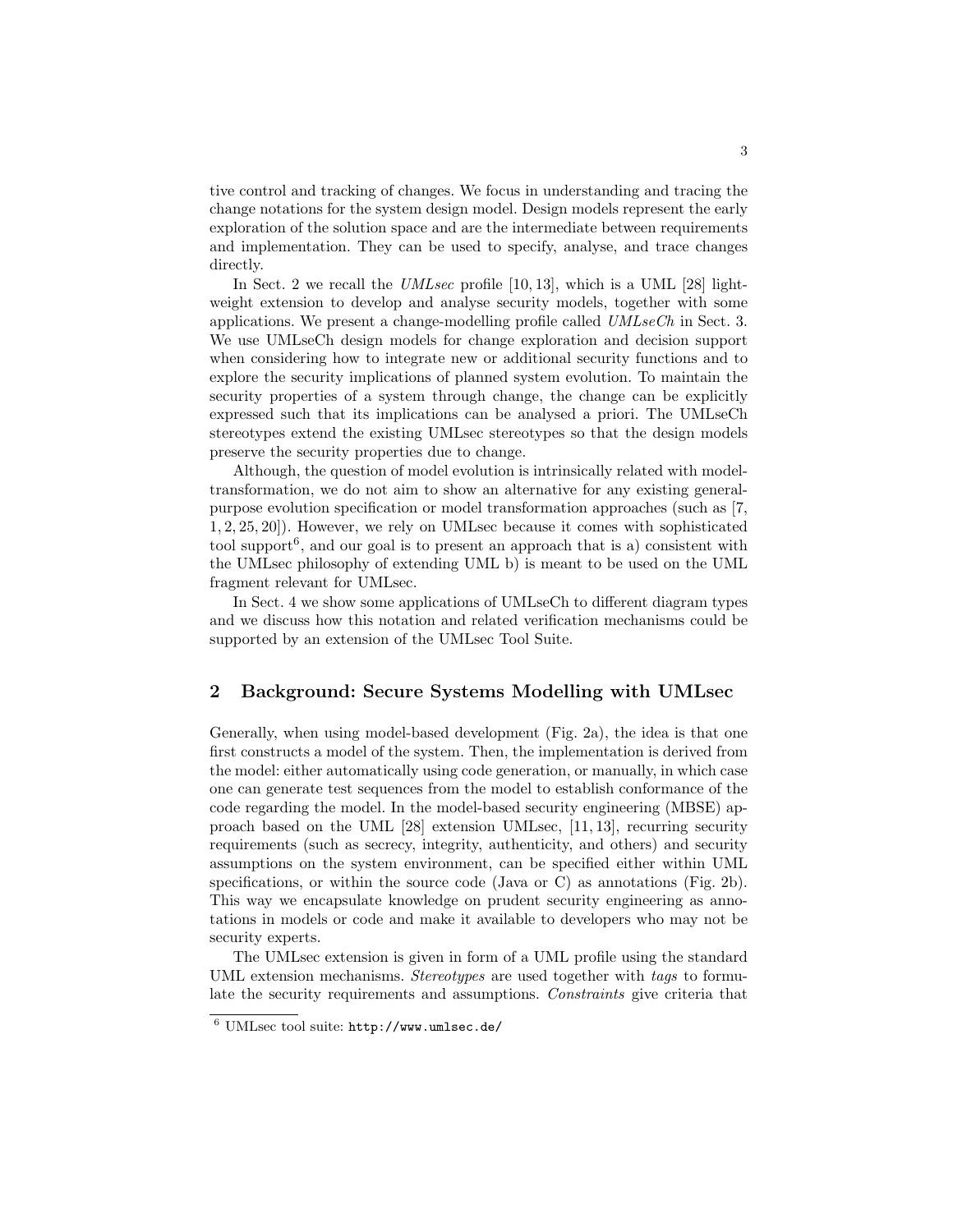

4

Fig. 2. a) Model-based Security Engineering; b) Model-based Security Tool Suite

determine whether the requirements are met by the system design, by referring to a precise semantics of the used fragment of UML. The security-relevant information added using stereotypes includes security assumptions on the physical level of the system, security requirements related to the secure handling and communication of data, and security policies that system parts are supposed to obey. The UMLsec tool-support in Fig. 2b) can be used to check the constraints associated with UMLsec stereotypes mechanically, based on XMI output of the diagrams from the UML drawing tool in use [29, 14, 18, 8]. There is also a framework for implementing verification routines for the constraints associated with the UMLsec stereotypes. Thus advanced users of the UMLsec approach can use this framework to implement verification routines for the constraints of selfdefined stereotypes. The semantics for the fragment of UML used for UMLsec is defined in [13] using so-called *UML Machines*, which is a kind of state machine with input/output interfaces similar to Broy's Focus model, whose behavior can be specified in a notation similar to that of Abstract State Machines (ASMs), and which is equipped with UML-type communication mechanisms. On this basis, important security requirements such as secrecy, integrity, authenticity, and secure information flow are defined. To support stepwise development, we show secrecy, integrity, authenticity, and secure information flow to be preserved under refinement and the composition of system components. We have also developed an approach that supports the secure development of layered security services (such as layered security protocols). UMLsec can be used to specify and implement security patterns, and is supported by dedicated secure systems development processes, in particular an Aspect-Oriented Modeling approach which separates complex security mechanisms (which implement the security aspect model) from the core functionality of the system (the primary model) in order to allow a security verification of the particularly security-critical parts, and also of the composed model.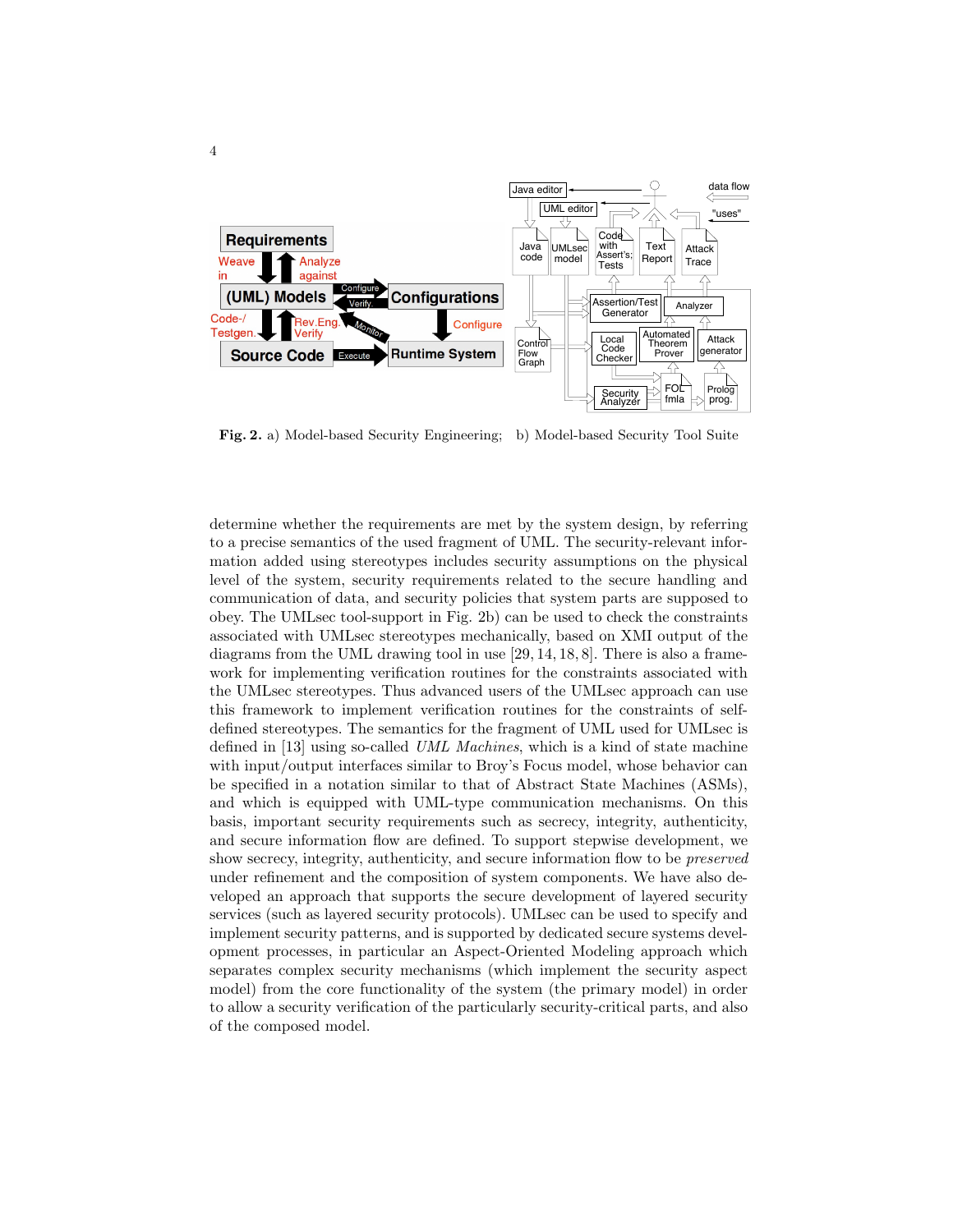#### 2.1 The UMLsec Profile

Because of space restrictions, we cannot recall our formal semantics here completely. Instead, we define precisely and explain the interfaces of this semantics that we need here to define the UMLsec profile. More details on the formal semantics of a simplified fragment of UML and on previous and related work in this area can be found in [9, 13]. The semantics is defined formally using socalled UML Machines, which is an extension of Mealy automata with UML-type communication mechanisms. It includes the following kinds of diagrams:

- Class diagrams define the static class structure of the system: classes with attributes, operations, and signals and relationships between classes. On the instance level, the corresponding diagrams are called object diagrams.
- **Statechart diagrams** (or *state diagrams*) give the dynamic behavior of an individual object or component: events may cause a change in state or an execution of actions.
- Sequence diagrams describe interaction between objects or system components via message exchange.
- Activity diagrams specify the control flow between several components within the system, usually at a higher degree of abstraction than statecharts and sequence diagrams. They can be used to put objects or components in the context of overall system behavior or to explain use cases in more detail.
- Deployment diagrams describe the physical layer on which the system is to be implemented.
- Subsystems (a certain kind of packages) integrate the information between the different kinds of diagrams and between different parts of the system specification.

There is another kind of diagrams, the use case diagrams, which describe typical interactions between a user and a computer system. They are often used in an informal way for negotiation with a customer before a system is designed. We will not use it in the following. Additionally to sequence diagrams, there are collaboration diagrams, which present similar information. Also, there are component diagrams, presenting part of the information contained in deployment diagrams.

The used fragment of UML is simplified to keep automated formal verification that is necessary for some of the more subtle security requirements feasible. Note that in our approach we identify system objects with UML objects, which is suitable for our purposes. Also, as with practically all analysis methods, also in the real-time setting [30], we are mainly concerned with instance-based models. Although, simplified, our choice of a subset of UML is reasonable for our needs, as we have demonstrated in several industrial case-studies (some of which are documented in [13]).

The formal semantics for subsystems incorporates the formal semantics of the diagrams contained in a subsystem. It

– models actions and internal activities explicitly (rather than treating them as atomic given events), in particular the operations and the parameters employed in them,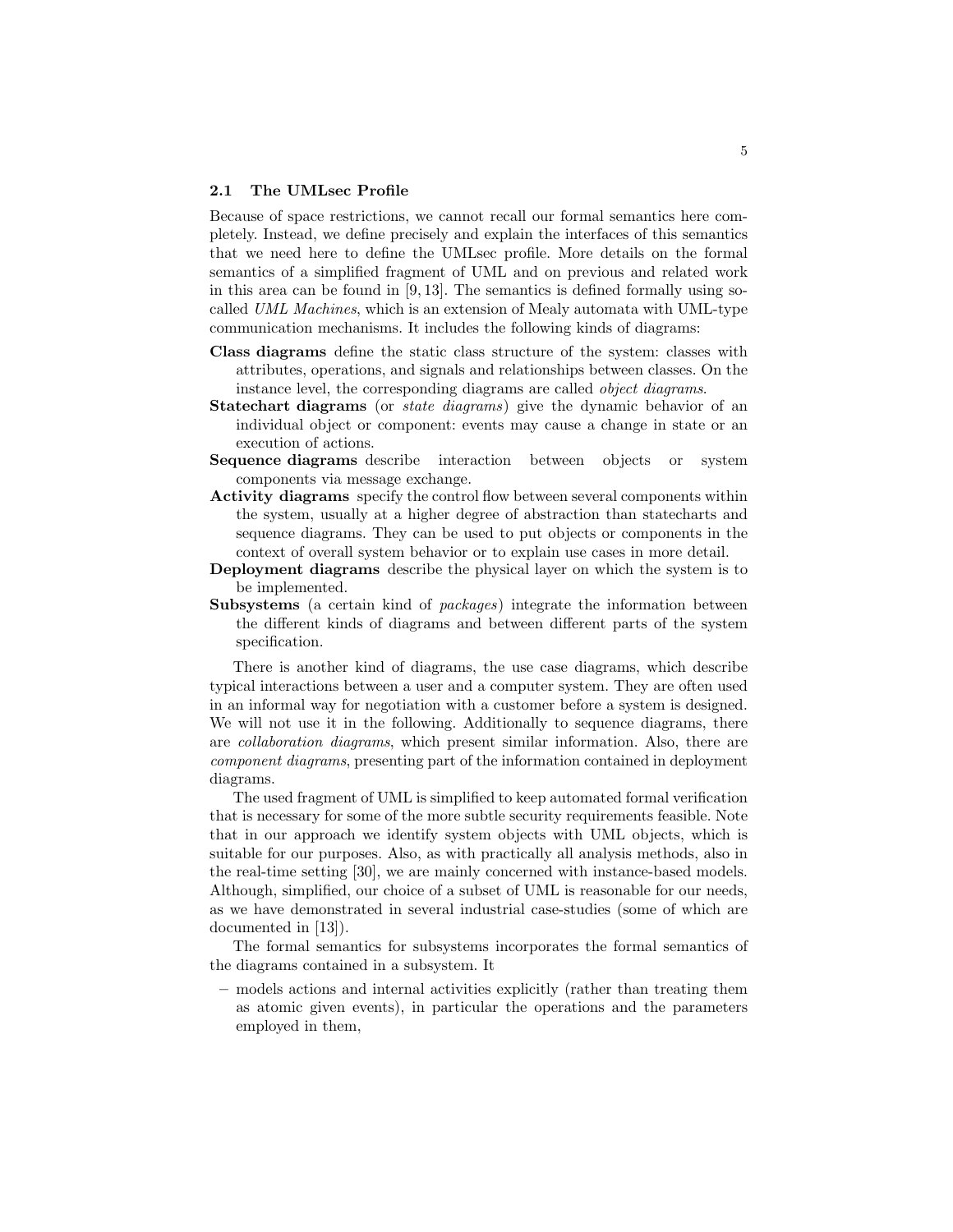

Fig. 3. Example secure links usage

- provides passing of messages with their parameters between objects or components specified in different diagrams, including a dispatching mechanism for events and the handling of actions, and thus
- allows in principle whole specification documents to be based on a formal foundation.

In particular, we can compose subsystems by including them into other subsystems.

For example, consider the following UMLsec Stereotype:

secure links This stereotype, which may label (instances of) subsystems, is used to ensure that security requirements on the communication are met by the physical layer. More precisely, the constraint enforces that for each dependency d with stereotype  $s \in \{\ll \texttt{secrecy} \gg, \ll \texttt{integrity} \gg, \ll \texttt{high} \gg\}$  between subsystems or objects on different nodes  $n, m$ , we have a communication link l between  $n$  and  $m$  with stereotype  $t$  such that

- in the case of  $s = \text{ we have Threats $_A(t) = \emptyset$ ,$
- in the case of  $s = \ll$ secrecy≫, we have read  $\notin$  Threats<sub>A</sub>(t), and
- in the case of  $s =$  ≪integrity≫, we have insert  $\notin$  Threats<sub>A</sub>(t).

Example In Fig. 3, given the default adversary type, the constraint for the stereotype  $\ll$  secure links  $\gg$  is violated: The model does not provide communication secrecy against the default adversary, because the Internet communication link between web-server and client does not give the needed security level according to the Threats $_{default}(Internet)$  scenario. Intuitively, the reason is that Internet connections do not provide secrecy against default adversaries. Technically, the constraint is violated, because the dependency carries the stereotype  $\ll$ secrecy $\gg$ , but for the stereotype  $\ll$ Internet $\gg$  of corresponding link we have read  $\in$  Threats  $_{default}(Internet)$ .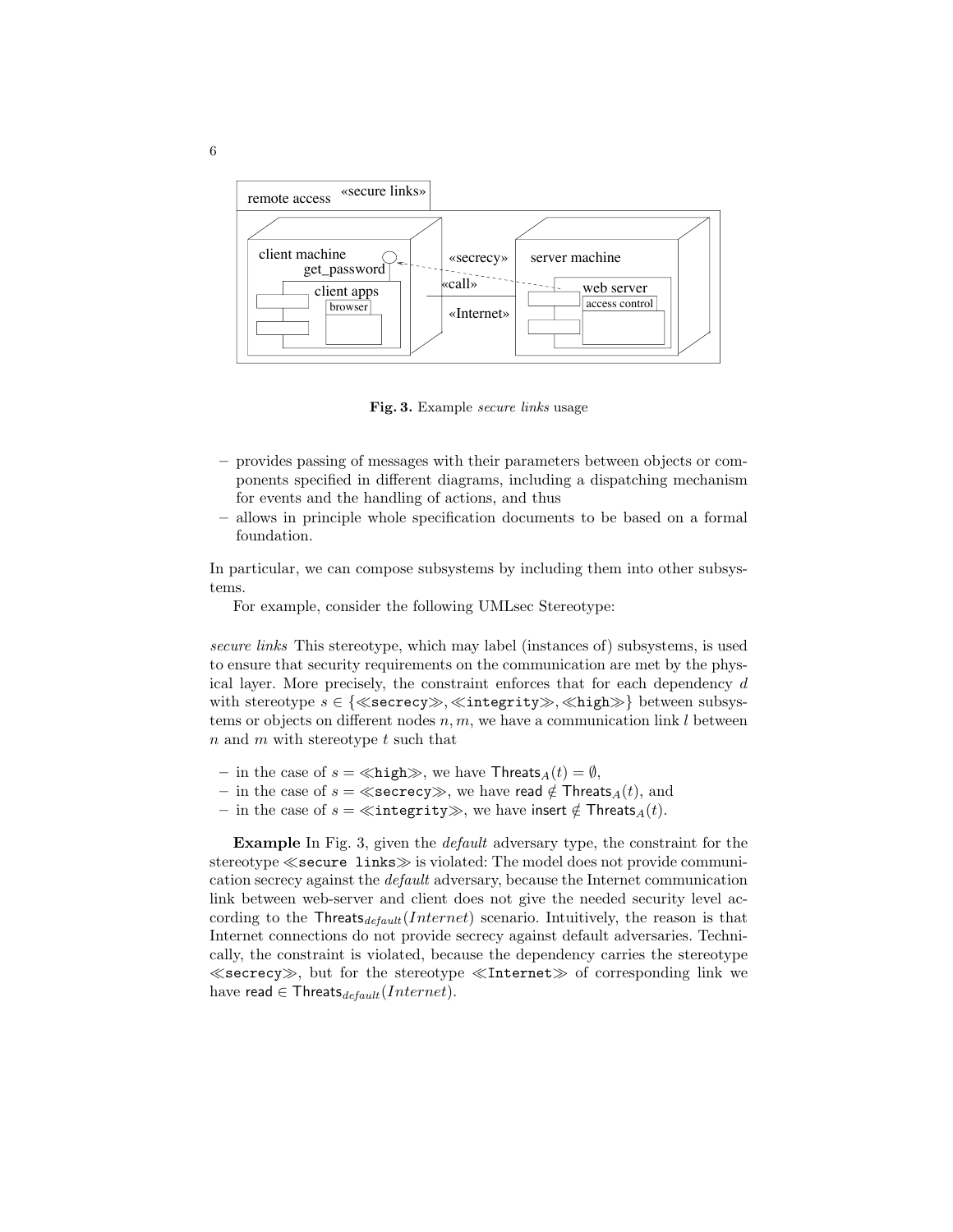Code Security Assurance [15, 16] Even if specifications exist for the implemented system, and even if these are formally analyzed, there is usually no guarantee that the implementation actually conforms to the specification. To deal with this problem, we use the following approach: After specifying the system in UMLsec and verifying the model against the given security goals as explained above, we make sure that the implementation correctly implements the specification with techniques explained below. In particular, this approach is applicable to legacy systems. In ongoing work, we are automating this approach to free one of the need to manually construct the UMLsec model.

Run-time Security Monitoring using Assertions A simple and effective alternative is to insert security checks generated from the UMLsec specification that remain in the code while in use, for example using the assertion statement that is part of the Java language. These assertions then throw security exceptions when violated at run-time. In a similar way, this can also be done for C code.

Model-based Test Generation For performance-intensive applications, it may be preferable not to leave the assertions active in the code. This can be done by making sure by extensive testing that the assertions are always satisfied. We can generate the test sequences automatically from the UMLsec specifications. More generally, this way we can ensure that the code actually conforms to the UMLsec specification. Since complete test coverage is often infeasible, our approach automatically selects those test cases that are particularly sensitive to the specified security requirements [19].

Automated Code Verification against Interface Specifications For highly nondeterministic systems such as those using cryptography, testing can only provide assurance up to a certain degree. For higher levels of trustworthiness, it may therefore be desirable to establish that the code does enforce the annotations by a formal verification of the source code against the UMLsec interface specifications. We have developed an approach that does this automatically and efficiently by proving locally that the security checks in the specification are actually enforced in the source code.

Automated Code Security Analysis We developed an approach to use automated theorem provers for first-order logic to directly formally verify crypto-based Java implementations based on control flow graphs that are automatically generated (and without first manually constructing an interface specification). It supports an abstract and modular security analysis by using assertions in the source code. Thus large software systems can be divided into small parts for which a formal security analysis can be performed more easily and the results composed. Currently, this approach works especially well with nicely structured code (such as created using the MBSE development process).

Secure Software-Hardware Interfaces We have tailored the code security analysis approach to software close to the hardware level. More concretely, we considered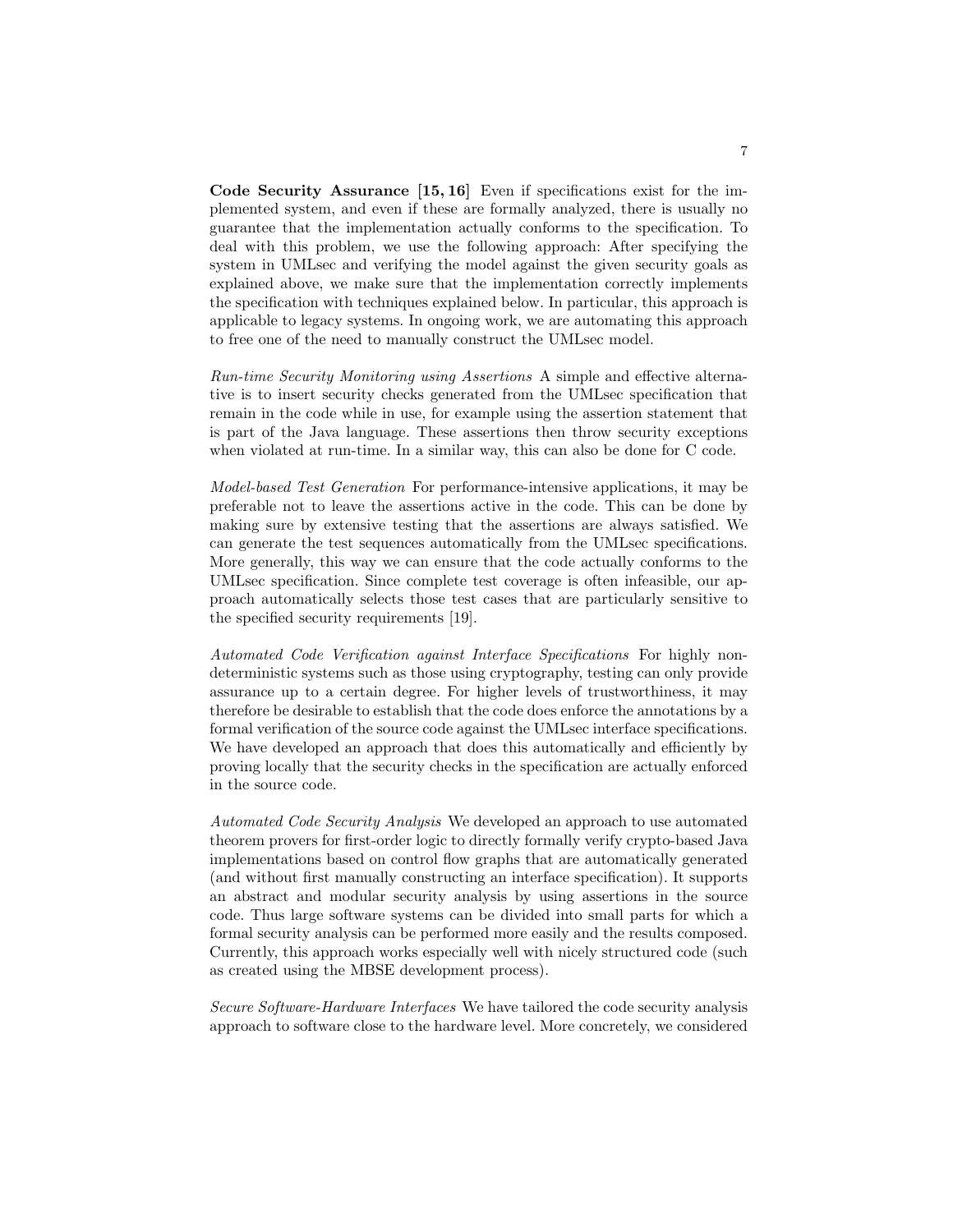the industrial Cryptographic Token Interface Standard PKCS 11 which defines how software on untrustworthy hardware can make use of tamper-proof hardware such as smart-cards to perform cryptographic operations on sensitive data. We developed an approach for automated security analysis with first-order logic theorem provers of crypto protocol implementations making use of this standard.

Analyzing Security Configurations We have also performed research on linking the UMLsec approach with the automated analysis of security-critical configuration data. For example, our tools automatically checks SAP R/3 user permissions for security policy rules formulated as UML specifications [13]. Because of its modular architecture and its standardized interfaces, the tool can be adapted to check security constraints in other kinds of application software, such as firewalls or other access control configurations.

#### Industrial Applications of MBSE include:

Biometric Authentication For a project with an industrial partner, MBSE was chosen to support the development of a biometric authentication system at the specification level, where three significant security flaws were found [14]. We also applied it to the source-code level for a prototypical implementation constructed from the specification [12].

Common Electronic Purse Specifications MBSE was applied to a security analysis of the Common Electronic Purse Specifications (CEPS), a candidate for a globally interoperable electronic purse standard supported by organizations representing 90 % of the world's electronic purse cards (including Visa International). We found three significant security weaknesses in the purchase and load transaction protocols [13], proposed improvements to the specifications and showed that these are secure [13]. We also performed a security analysis of a prototypical Java Card implementation of CEPS.

Web-based Banking Application In a project with a German bank, MBSE was applied to a web-based banking application to be used by customers to fill out and sign digital order forms [6]. The personal data in the forms must be kept confidential, and orders securely authenticated. The system uses a proprietary client authentication protocol layered over an SSL connection supposed to provide confidentiality and server authentication. Using the MBSE approach, the system architecture and the protocol were specified and verified with regard to the relevant security requirements.

In other applications [13], MBSE was used ...

- to uncover a flaw in a variant of the Internet protocol TLS proposed at IEEE Infocom 1999, and suggest and verify a correction of the protocol.
- to perform a security verification of the Java implementation Jessie of SSL.
- to correctly employ advanced Java 2 or CORBA security concepts in a way that allows an automated security analysis of the resulting systems.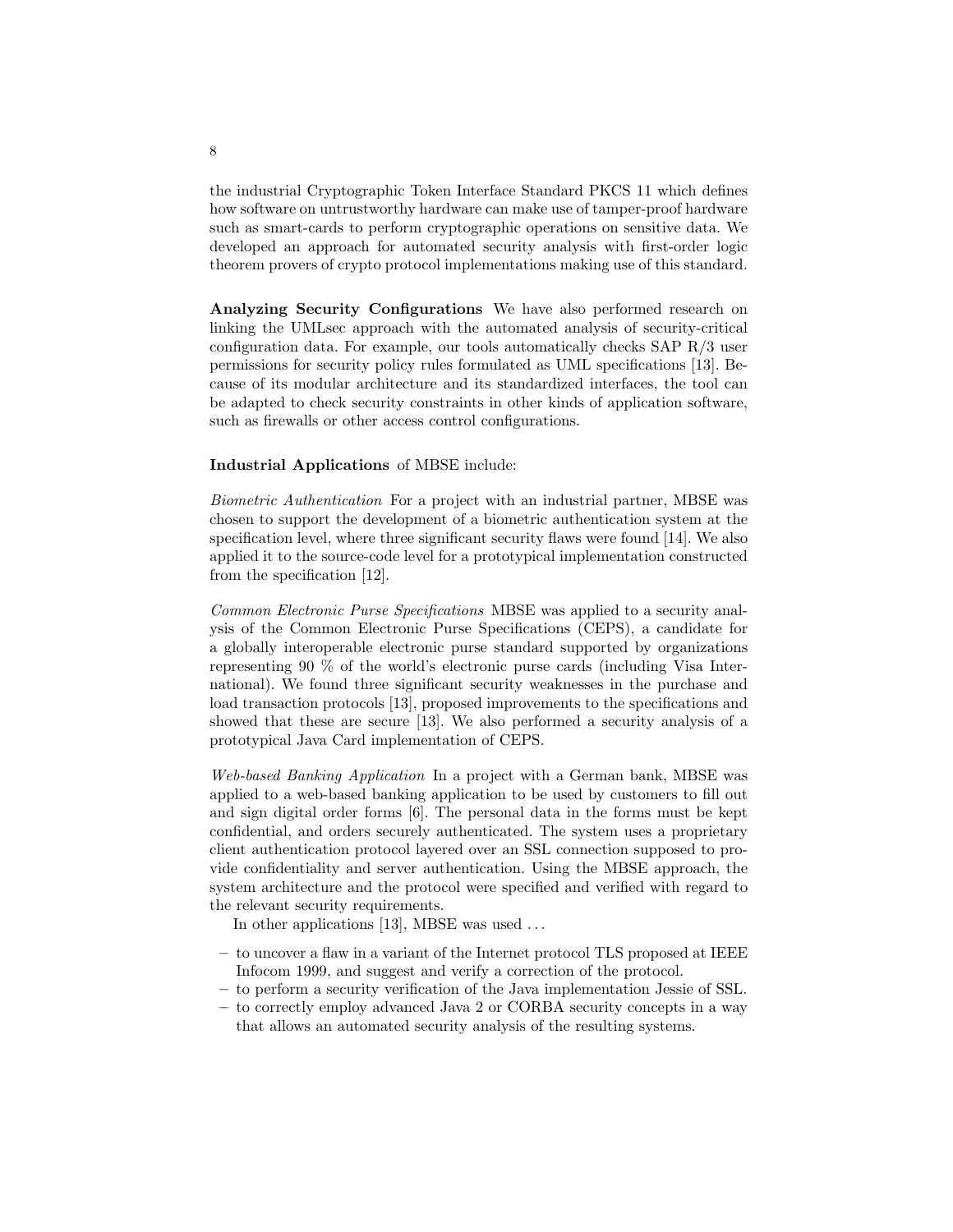- for an analysis of the security policies of a German mobile phone operator [17].
- for a security analysis of the specifications for the German Electronic Health Card in development by the German Ministry of Health.
- for the security analysis of an electronic purse system developed for the Oktoberfest in Munich.
- for a security analysis of an electronic signature pad based contract signing architecture under consideration by a German insurance company.
- in a project with a German car manufacturer for the security analysis of an intranet-based web information system.
- with a German chip manufacturer and a German reinsurance company for security risk assessment, also regarding Return on Security Investment.
- in applications specifically targeted to service-based, health telematics, and automotive systems.

Recently, there has been some work analyzing trade-offs between securityand performance-requirements [24, 31].

# 3 Modelling evolution with UMLseCh

This section introduces extensions of the UMLsec profile for supporting system evolution in the context of model-based secure software development with UML.

This profile, UMLseCh, is a further extension of the UML profile UMLsec in order to support system evolution in the context of model-based secure software development with UML. It is a "light-weight" extension of the UML in the sense that it is defined based on the UML notation using the extension mechanisms stereotypes, tags, and constraints, that are provided by the UML standard. For the purposes of this section, by "UML" we mean the core of the UML 2.0 which was conservatively included from UML  $1.5<sup>7</sup>$ .

As such, one can define the meta-model for UMLsec and also for UMLseCh by referring to the meta-model for UML and by defining the relevant list of stereotypes and associated tags and constraints. The meta-model of the UMLsec notation was defined in this way in [13]. In this section, we define the meta-model of UMLseCh in an analogous way.

The UMLseCh notation is divided in two parts: one part intended to be used during abstract design, which tends to be more informal and less complete in its use and is thus particularly suitable for abstract documentation and discussion with customers (cf. Sect. 3.1), and one part intended to be used during detailed design, which is assumed to be more detailed and also more formal, such that it will lend itself towards automated security analysis (cf. Sect. 3.2). We discuss about possible verification strategies based on the concrete notation in Sect. 3.3.

<sup>7</sup> http://www.omg.org/spec/UML/1.5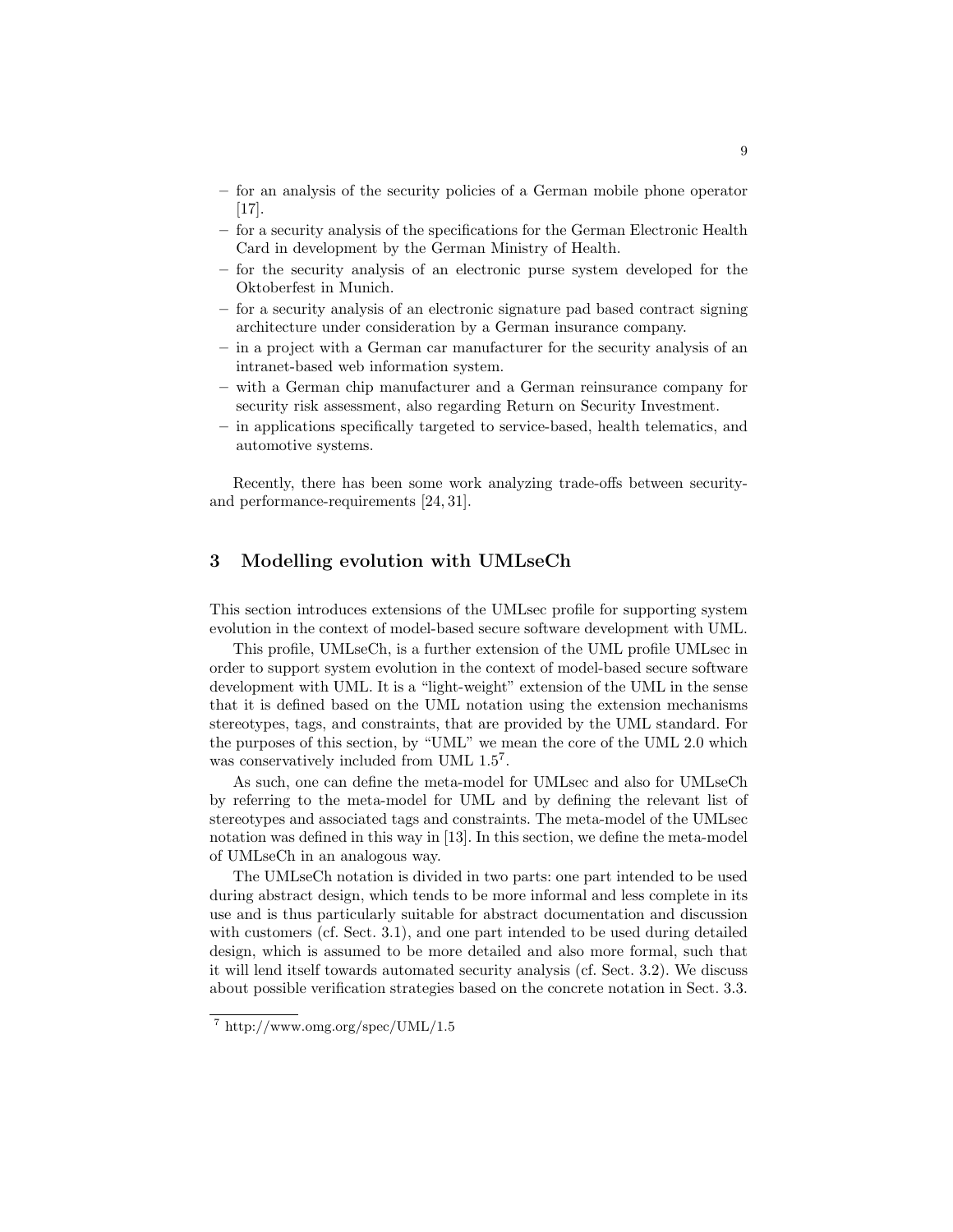#### 3.1 Abstract Notation

We use stereotypes to model change in the UML design models. These extend the existing UMLsec stereotypes and are specific for system evolution (change). We define change stereotypes on two abstraction layers: (i) abstract stereotypes and (ii) Concrete stereotypes. This subsection given an overview of the abstract stereotypes.

The aim of the abstract change stereotypes is to document change artefacts directly on the design models to enable controlled change actions. The abstract change stereotypes are tailored for modelling a living security system, i.e., through all phases of a system's life-cycle.

We distinguish between past, current and future change. The abstract stereotypes makes up three refinement levels, where the upper level is  $\ll$  change. stereotype can be attached to subsystems and is used across all UML diagrams. The meaning of the stereotype is that the annotated modelling element and all its sub-elements has or is ready to undergo change.

 $\ll$ change $\gg$  is refined into the three change schedule stereotypes:

- 1.  $\ll$  past change  $\gg$  representing changes already made to the system (typically between two system versions).
- 2.  $\ll$  current change  $\gg$  representing changes currently being made to a system.
- 3.  $\ll$  future change  $\gg$  specifying the future allowed changes.

To track and ensure controlled change actions one needs to be explicit about which model elements are allowed to change and what kind of change is permitted on a particular model element. For example, it should not be allowed to introduce audit on data elements that are private or otherwise sensitive, which is annotated using the UMLsec stereotype  $\ll$ **secrecy** $\gg$ . To avoid such conflict, security analysis must be undertaken by refining the abstract notation into the concrete one.

Past and current changes are categories into addition of new elements, modification of existing elements and deletion of elements. The following stereotypes have been defined to cover these three types of change:  $\langle new \rangle$ ,  $\langle modified \rangle$ and  $\ll$  deleted $\gg$ .

For future change we also include the same three categories of change and the following three future change stereotypes have been defined:  $\ll$  allowed add $\gg$ ;  $\ll$ allowed modify $\gg$ ;  $\ll$ allowed delete $\gg$ . These stereotypes can be attached to any model element in a subsystem. The future change stereotypes are used to specify future allowed changes for a particular model element.

Past and current change The  $\langle \text{new} \rangle$  stereotype is attached to a new system part that is added to the system as a result of a functionality-driven or a security-driven change. For security-driven changes, we use the UMLsec stereotypes secrecy, integrity and authenticity to specify the cause of security-driven change; e.g. that a component has been added to ensure the secrecy of information being transmitted. This piece of information allows us to keep track of the

10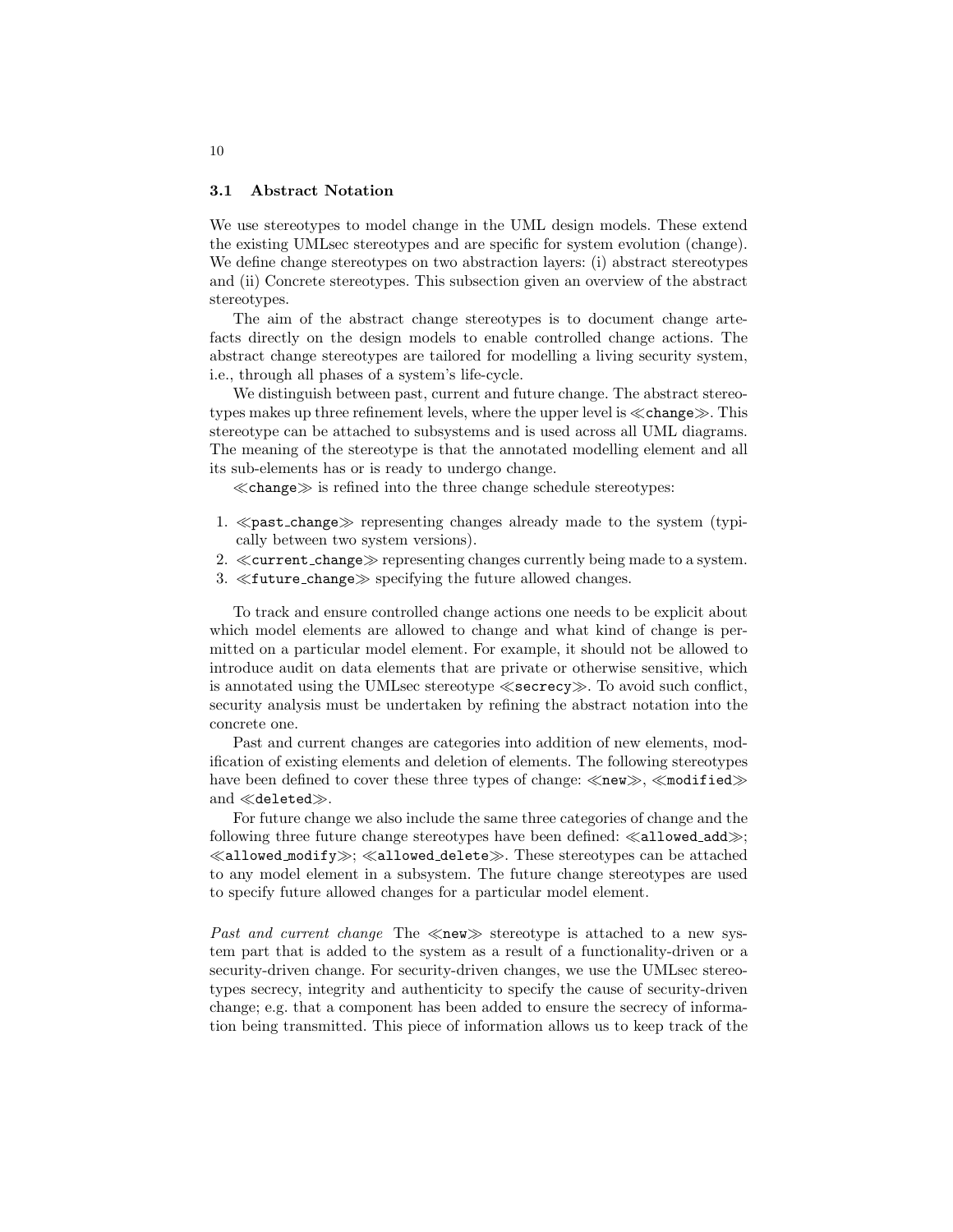reasons behind a change. Such information is of particular importance for security analysis; e.g. to determine whether or which parts of a system (according to the associated dependencies tag) that must be analysed or added to the target of evaluation (ToE) in case of a security assurance evaluation.

Tagged values are used to assist in security analysis and holds information relevant for the associated stereotype. The tagged value: {version=version number} is attached to the  $\langle \text{new} \rangle$  stereotype to specify and trace the number of changes that has been made to the new system part. When a 'new' system part is first added to the system, the version number is set to 0. This means that if a system part has the  $\langle \text{new} \rangle$  stereotype attached to it where the version number is  $> 0$ , the system part has been augmented with additional parts since being added to the system (e.g., addition of an new attribute to a new class). For all other changes, the  $\ll$ modified  $\gg$  stereotype shall be used.

The tagged value: {dependencies=yes/no} is used to document whether there is a dependency between other system parts and the new/modified system part. At this point in the work, we envision changes to this tag, maybe even a new stereotype to keep track of exactly which system parts that depends on each other. However, there is a need to gain more experience and to run through more examples to make a decision on this issue, as new stereotypes should only be added if necessary for the security analysis or for the security assurance evaluation. Note that the term dependencies are adopted from ISO 14508 Part 2 (Common Criteria) [5].

The  $\ll$ modified  $\gg$  change stereotype is attached to an already existing system part that has been modified as a result of a functional-driven or a securitydriven change/change request. The tagged values is the same as for the 'new' stereotype.

The  $\ll$  deleted  $\gg$  change stereotype is attached to an existing system part (subsystem, package, node, class, components, etc.) for which one or more parts (component, attributes, service and similar) have been removed as a result of a functionality-driven change. This stereotype differs from the 'new' and 'modified' stereotypes in that it is only used in cases where it is essential to document the deletion. Examples of such cases are when a security component is removed as a result of a functionality-driven change, as this often affects the overall security level of a system. Information about deleted model elements are used as input to security analysis and security assurance evaluation.

Future change The allowed future change for a modelling element or system part (subsystem) is adding a new element, modifying an existing element and deleting elements  $(\ll\text{allowed\_add}\ll)$ ,  $\ll\text{allowed\_modified}$  and  $\ll\text{allowed\_delete}\ll$ ). We reuse the tagged values from the past and current change stereotypes, except for 'version number' which is not used for future changes.

#### 3.2 Concrete Notation

We further extend UMLsec by adding so called "concrete" stereotypes: these stereotypes allow to precisely define substitutive (sub) model elements and are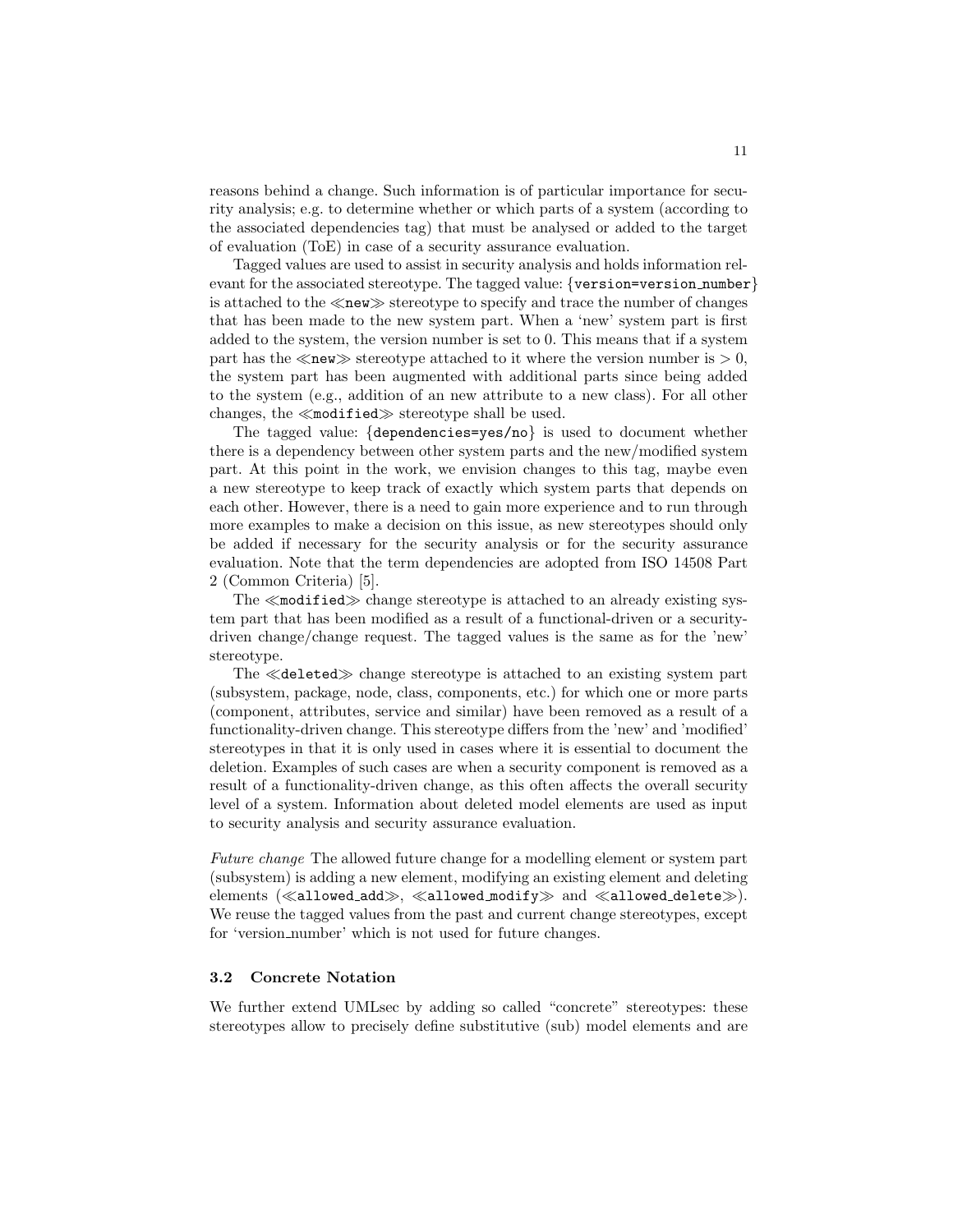| Stereotype     | Base Class | Tags             | Constraints | Description        |
|----------------|------------|------------------|-------------|--------------------|
| substitute     | all        | ref, substitute. | FOL formula | substitute a model |
|                |            | pattern          |             | element            |
| add            | all        | ref, add,        | FOL formula | add a model        |
|                |            | pattern          |             | element            |
| delete         | all        | ref, pattern     | FOL formula | delete a model     |
|                |            |                  |             | element            |
| substitute-all | subsystem  | ref, substitute, | FOL formula | substitute a       |
|                |            | pattern          |             | group of elements  |
| add-all        | subsystem  | ref, add,        | FOL formula | add a group        |
|                |            | pattern          |             | of elements        |
| delete-all     | subsystem  | ref, pattern     | FOL formula | delete a group     |
|                |            |                  |             | of elements        |

Fig. 4. UMLsecCh concrete design stereotypes

equipped with constraints that help ensuring their correct application. These differ from the abstract stereotypes basically because we define a precise semantics (similar to the one of a transformation language) that is intended to be the basis for a security-preservation analysis based on the model difference between versions.

Figure 4 shows the stereotypes defining table. The tags table is shown in Figure 5.

| Description   |
|---------------|
| Informal type |
| of change     |
|               |
| Substitutives |
| elements      |
| New elements  |
|               |
| Elements to   |
| be modified   |
|               |
|               |

Fig. 5. UMLsecCh concrete design tags

Description of the notation We now describe informally the intended semantics of each stereotype.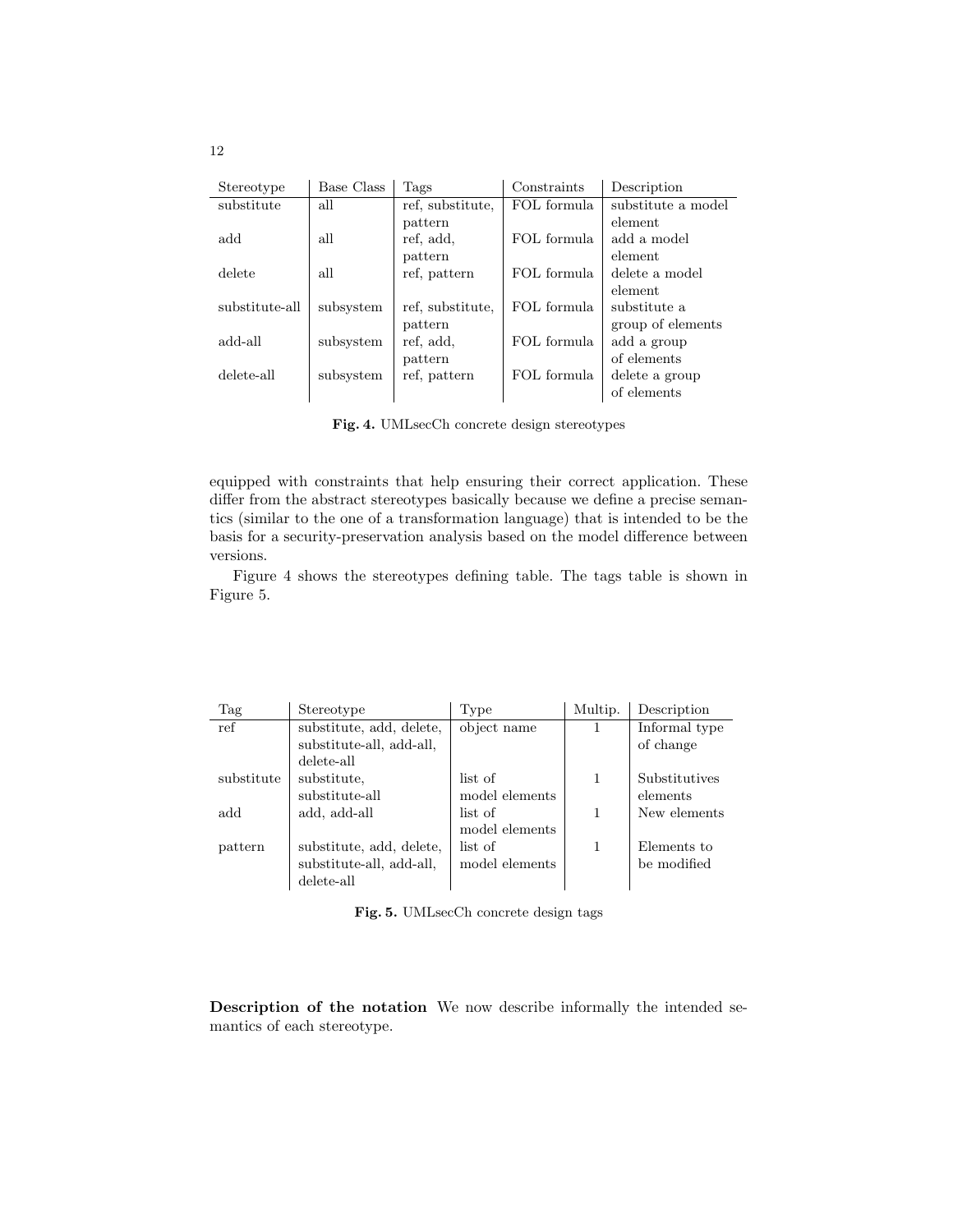substitute The stereotype substitute attached to a model element denotes the possibility for that model element to be substituted by a model element of the same type over the time. It has three associated tags, namely  $\{ref\}$ ,  $\{substitute\}$ and {pattern}.

These tags are of the form

 ${ref = CHANGE-REFERENCE},$  $\{$  substitute = MODEL-ELEMENT  $\}$ and  $\{$  pattern = CONDITION  $\}$ .

The tag {ref} takes a string as value, which is simply used as a reference of the change. The value of this tag can also be considered as a predicate and take a truth value to evaluate conditions on the changes, as we explain further in this section. The tag {substitute} has a list of model element as value, which represents the several different new model elements that can substitute the actual one if a change occurs. An element of the list contained in the tagged value is a model element itself (e.g. a stereotype, {substitute =  $\ll$ stereotype $\gg$ }). To textually describe UML model elements one can use an abstract syntax as in [13] or any equivalent grammar. Ideally, tool support should help the user into choosing from a graphical menu which model elements to use, without the user to learn the model-describing grammar. The last tag, {pattern}, is optional. If the model element to change is clearly identified by the syntactic notation, i.e. if there is no possible ambiguity to state which model element is concerned by the stereotype  $\ll$  substitute $\gg$ , the tag pattern can be omitted. On the other hand, if the model element concerned by the stereotype  $\ll$ substitute $\gg$  is not clearly identifiable (as it will be the case for simultaneous changes where we can not attach the evolution stereotype to all targeted elements at once), the tag pattern must be used. This tag has a model element as value, which represents the model element to substitute if a change occurs. In general the value of pattern can be a function uniquely identifying one or more model elements within a diagram.

Therefore, to specify that we want to change, for example, a link stereotyped  $\ll$ Internet $\gg$  with a link stereotyped  $\ll$ encrypted $\gg$ , using the UMLseCh notation, we attach:

> $\ll$ substitute $\gg$  $\{ ref = encrypt-link \}$  $\{$  substitute = encrypted  $\}$  $\{$  pattern = Internet  $\}$

to the link concerned by the change.

The stereotype  $\ll$ substitute  $\gg$  also has a constraint formulated in first order logic. This constraint is of the form [CONDITION]. As mentioned earlier, the value of the tag  $\{ref\}$  of a stereotype  $\ll$ substitute $\gg$  can be used as the atomic predicate for the constraint of another stereotype  $\ll$  substitute $\gg$ . The truth value of that atomic predicate is true if the change represented by the stereotype  $\ll$  substitute  $\gg$  for which the tag {ref} is associated occurred, false otherwise. The truth value of the condition of a stereotype  $\ll$  substitute  $\gg$  then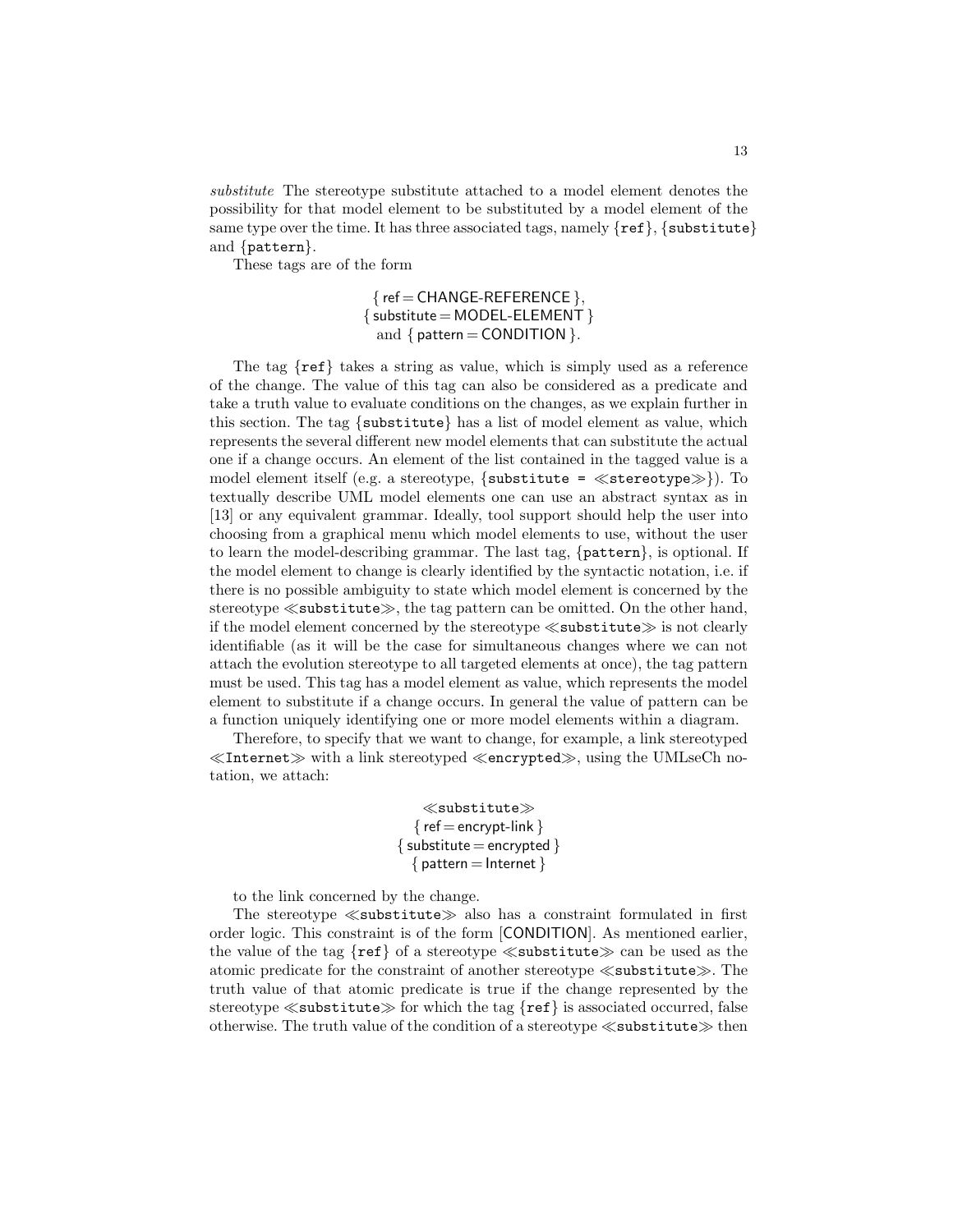represents whether or not the change is allowed to happen (i.e. if the condition is evaluated to true, the change is allowed, otherwise the change is not allowed).

To illustrate the use of the constraint, let us refine the previous example. Assume that to allow the change with reference  $\{ref = encrypt-link\}$ , another change, simply named "change" for example, has to occur. We then attach the following to the link concerned by the change:

> $\ll$ substitute $\gg$  $\{ ref = encrypt-link \}$  $\{$  substitute = encrypted  $\}$  $\{$  pattern = Internet  $\}$ [change]

add The stereotype  $\ll$  add  $\gg$  is similar to the stereotype  $\ll$  substitute  $\gg$  but, as its name indicates, denotes the addition of a new model element. It has three associated tags, namely  $\{ref\}$ ,  $\{add\}$  and  $\{pattern\}$ . The tag  $\{ref\}$  has the same meaning as in the case of the stereotype  $\ll$  substitute $\gg$ , as well as the tag {add} ( i.e. a list of model elements that we wish to add). The tag{pattern} has a slightly different meaning in this case. While with stereotype  $\ll$  substitute $\gg$ , the tag  $\{$  pattern $\}$  represents the model element to substitute, within the stereotype  $\ll$  add  $\gg$  it does not represent the model element to add, but the parent model element to which the new (sub)-model element is to be added.

The stereotype  $\ll$  add  $\gg$  is a syntactic sugar of the stereotype  $\ll$  substitute $\gg$ , as a stereotype  $\ll$  add  $\gg$  could always be represented with a substitute stereotype (substituting the parent element with a modified one). For example, in the case of Class Diagrams, if  $s$  is the set of methods and  $m$  a new method to be added, the new set of methods is:

$$
s' = s \cup \{m\}
$$

The stereotype  $\ll$  add  $\gg$  also has a constraint formulated in first order logic, which represents the same information as for the stereotype  $\ll$  substitute.

delete The stereotype  $\ll$  delete  $\gg$  is similar to the stereotype  $\ll$  substitute  $\gg$ but, obviously, denotes the deletion of a model element. It has two associated tags, namely  $\{ref\}$  and  $\{pattern\}$ , which have the same meaning as in the case of the stereotype  $\ll$ substitute $\gg$ , i.e. a reference name and the model element to delete respectively.

The stereotype  $\ll$  delete $\gg$  is a syntactic sugar of the substitute stereotype, as a stereotype  $\ll$  delete $\gg$  could always be represented with a substitution. For example, if s is the set of methods and  $m$  a method to delete, the new set of methods is:

14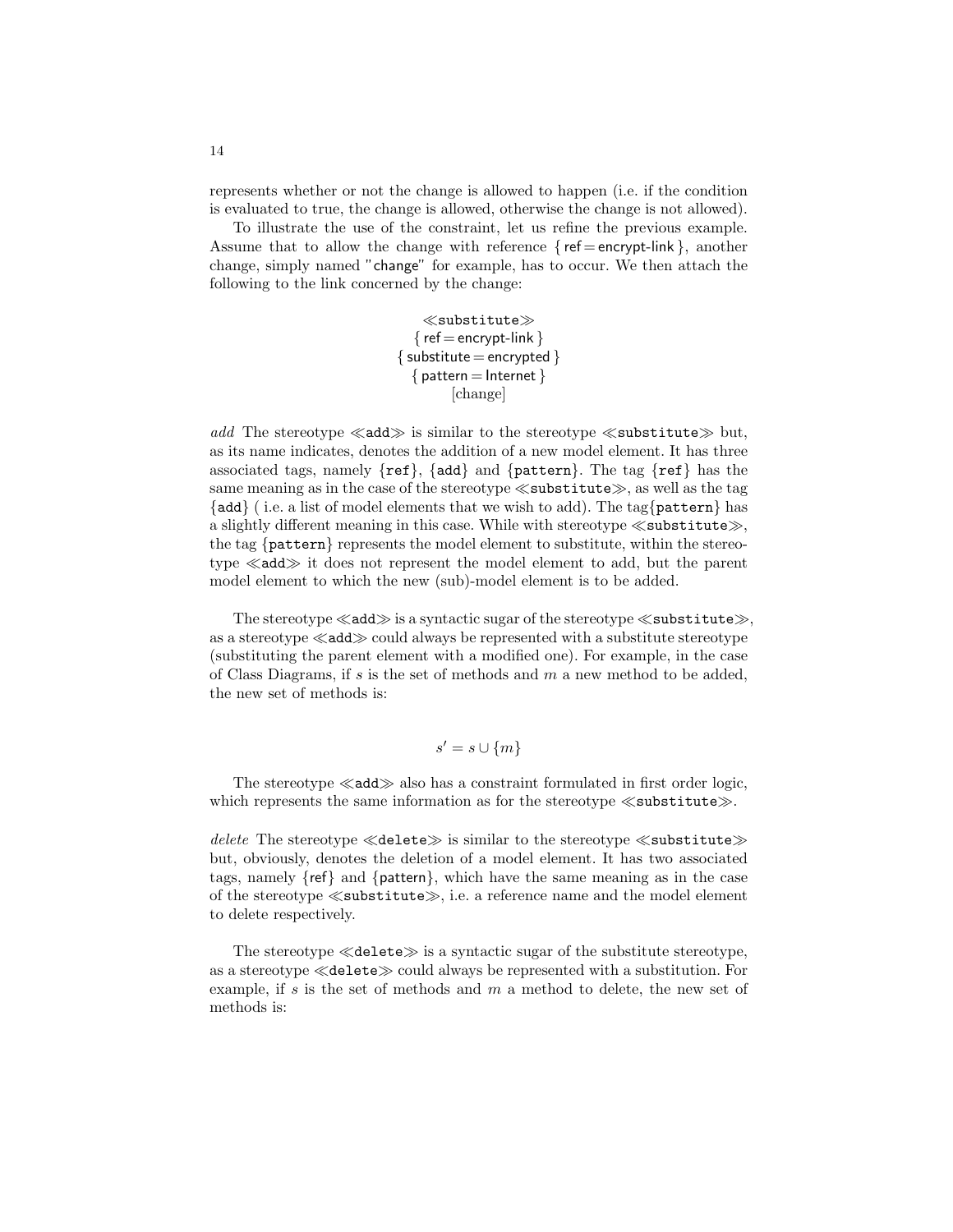$s'=s\setminus m$ 

As with the previous stereotypes, the stereotype  $\ll$  delete $\gg$  also has a constraint formulated in first order logic.

substitute-all The stereotype  $\ll$ substitute-all $\gg$  is an extension of the stereotype  $\ll$ substitute $\gg$  that can be associated to a (sub)model element or to a whole subsystem. It denotes the possibility for a set of (sub)model elements to evolve over the time and what are the possible changes. The elements of the set are sub elements of the element to which this stereotype is attached (i.e. a set of methods of a class, a set of links of a Deployment diagram, etc). As the stereotype  $\ll$ substitute $\gg$ , it has the three associated tags  $\{ref\}$ ,  $\{substitute\}$  and  $\{pattern\}$ , of the form  $\{ref = CHARGE-REFERENCE\}$ ,  $\{substitute = MODEL-$ ELEMENT } and {  $pattern = CONDITION$  }. The tags { $ref$ } and {  $substitute$ } have the exact same meaning as in the case of the stereotype  $\ll$  substitute. The tag {pattern}, here, does not represent one (sub)model element but a set of (sub)model elements to substitute if a change occur. Again, in order to identify the list model elements precisely, we can use, if necessary, the abstract syntax of UMLsec, defined in [13].

If we want, for example, to replace all the links stereotyped  $\ll$ Internet $\gg$ of a subsystem by links stereotyped  $\ll$ encrypted $\gg$ , we can then attach the following to the subsystem:

> $\ll$ substitute-all $\gg$  $\{ ref = encrypt-all-links \}$  $\{$  substitute =  $\ll$  encrypted  $\gg$   $\}$  $\{$  pattern =  $\ll$  Internet  $\gg$   $\}$

The tags {substitute} and {pattern} here allow a parametrisation of the tagged values MODEL-ELEMENT and CONDITION in order to keep information of the different model elements of the subsystem concerned by the substitution. For this, we allow the use of variables in the tagged value of both, the tag {substitute} and the tag {pattern}.

To illustrate the use of the parametrisation in this simultaneous substitution, consider the following example. Assume that we would like to substitute all the secrecy tags in the stereotype  $\ll$ critical $\gg$  by the integrity tag, we can attach:

> $\ll$ substitute-all $\gg$  $\{ ref = secrecy-to-integrity \}$  $\{$  substitute  $=$   $\{$  integrity  $=$   $X$  $\}$  $\}$  $\{$  pattern =  $\{$  secrecy =  $X$   $\}$   $\}$

to the model element to which the stereotype  $\ll$ critical $\gg$  is attached.

The stereotype  $\ll$ substitute-all $\gg$  also has a constraint formulated in first order logic, which represents the same information as for the stereotype  $\ll$ substitute $\gg$ .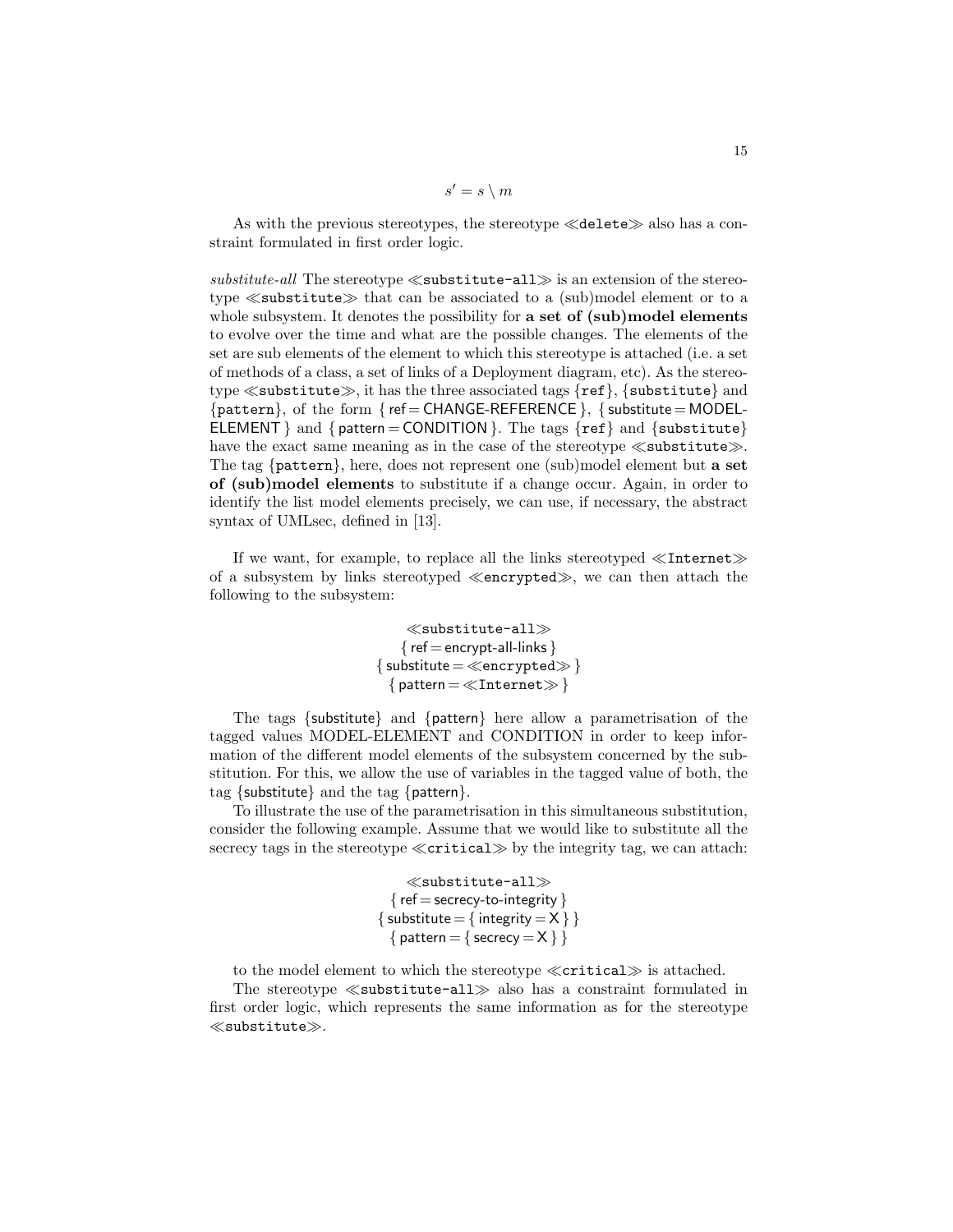add-all The stereotype  $\ll$  add  $\gg$  also has its extension  $\ll$  add-all $\gg$ , which follows the same semantics as  $\ll$ substitue-all  $\gg$  but in the context of an addition.

delete-all The stereotype  $\ll$ delete $\gg$  also has its extension  $\ll$ delete-all $\gg$ , which follows the same semantics as  $\ll$ substitue-all $\gg$  but in the context of a deletion.

*Example* Figure 6 shows the use of  $\ll$  add-all  $\gg$  and  $\ll$  substitute-all  $\gg$  on a package containing a class diagram and a deployment diagram depicting the communication between two parties through a common proxy server. The change reflects the design choice to, in addition to protect the integrity of the message d, enforce the secrecy of this value as well.

Complex changes In case of complex changes, that arise for example if we want to merge two diagrams having elements in common, we can overload the aforementioned stereotypes for accepting not only lists of elements but even lists of lists of elements. This is technically not very different from what we have described so far, since the complex evolutions can be seen as syntactic sugar for multiple coordinated single-model evolutions.

#### 3.3 Security preservation under evolution

With the use of the UMLseCh concrete stereotypes, evolving a model means that we either *add*, *delete*, or / and *substitute* elements of this model explicitly. In other words, the stereotypes induce sets Add, Del, and Subs, containing the model elements to be added, deleted and substituted respectively, together with information about where to perform these changes.

Given a diagram M and a set  $\Delta$  of such modifications we denote  $M[\Delta]$  the diagram resulting after the modifications have taken place. So in general let P be a diagram property. We express the fact that M enforces P by  $P(M)$ . Soundness of the security preserving rules R for a property P on diagram  $M$ can be formalized as follows:

$$
P(M) \wedge R(M, \Delta) \Rightarrow P(M[\Delta]).
$$

So to reason about security preservation, one has several alternatives, depending on the property  $P$ . For some static analysis, it suffices to show that simultaneous sub-changes contained in  $\Delta$  preserve P. Then, incrementally, we can proceed until reaching  $P(M[\Delta])$ . This can be done by reasoning inductively inductively by cases given a security requirement on UML models, by considering incremental atomic changes and distinguishing them according to  $a$ ) their evolution type (addition, deletion, substitution) and b) their UML diagram type.

For dealing with behavioural properties one could exploit the divide and conquer approach by means of compositionality verification results. This idea, originally described in general in [4] (and as mentioned before, used for safety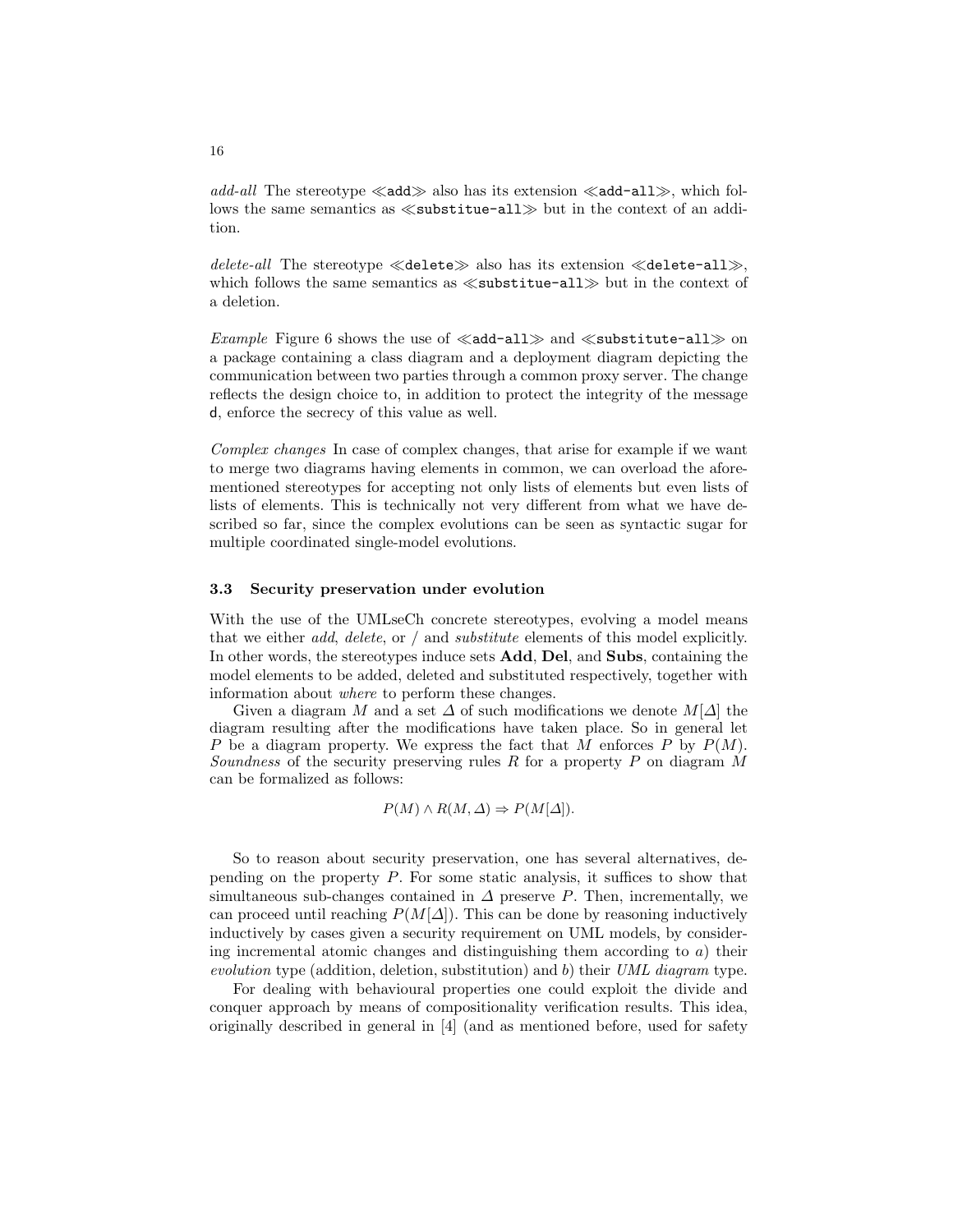

Fig. 6. A UMLseCh annotated diagram with simultaneous substitutions and additions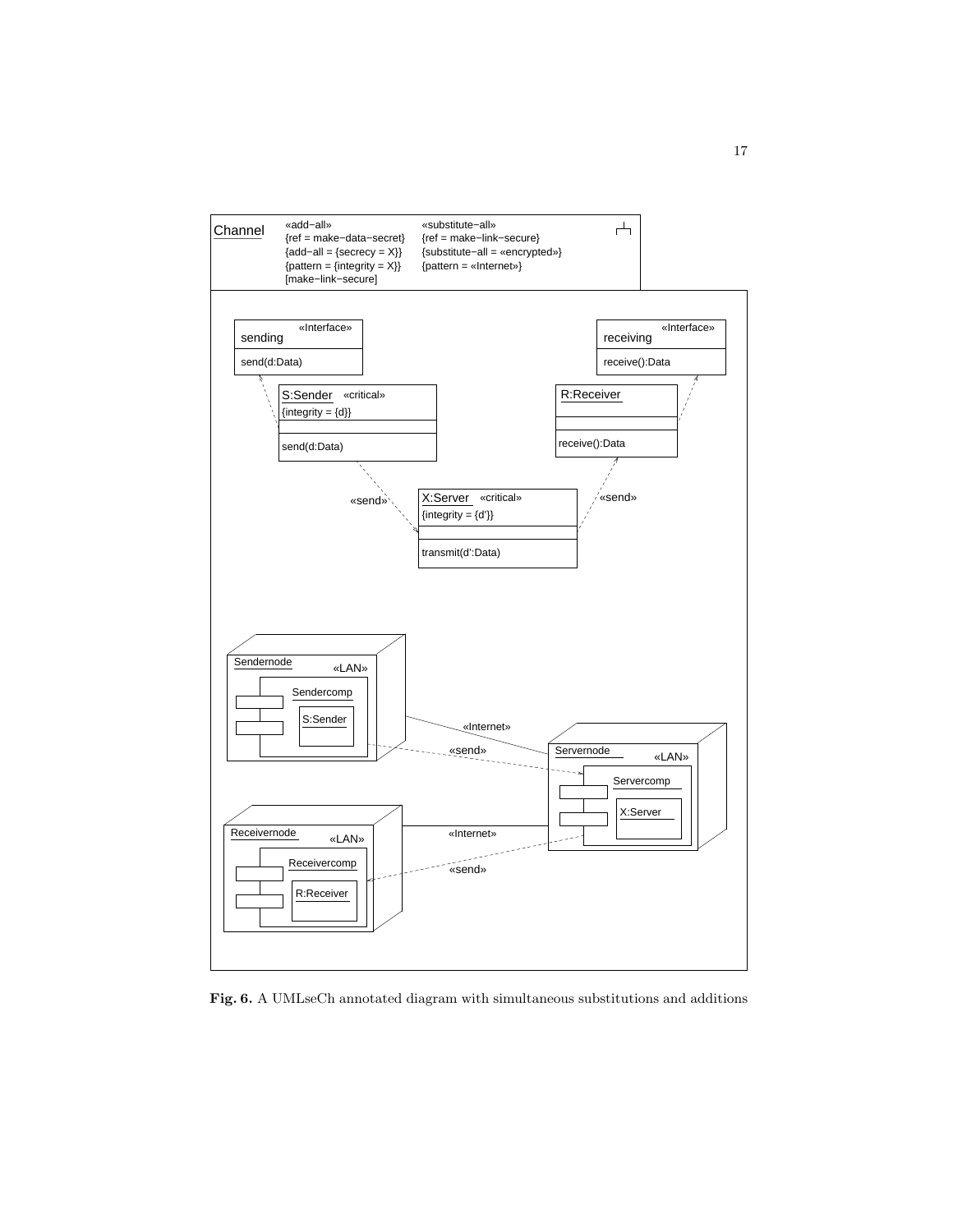properties in  $(3)$ , is as follows: given components C and D, we denote with  $C \otimes D$  its composition. Then, if we now that a security property P holds on both components separately and some set of rules  $R$  are satisfied then  $P$  holds in the composition, we can use this to achieve a more efficient verification under evolution, given  $R$  is easy enough to check. In practice, one often has to modify just one component in a system, and thus if one has:

$$
P(C) \land P(D) \land R(C, D) \Rightarrow P(C \otimes D)
$$

one can then check, for a modification  $\Delta$  on one of the components:

 $P(C[\Delta]) \wedge P(D) \wedge R(C[\Delta], D) \Rightarrow P(C[\Delta] \otimes D) = P(C \otimes D)[\Delta]$ 

and thus benefit from the already covered case  $P(D)$  and the efficiency of R. Depending on the completeness of R, this procedure can also be relevant for an evolution of both components, since one could reapply the same decision procedure for a change in  $D$  (and therefore can be generalized to more than two components). The benefit consists in splitting the problem of verifying the composition (which is a problem with a bigger input) in two smaller subproblems. Some security properties (remarkably information flow properties like non-interference) are not safety properties, and there are interesting results for their compositionality (for example [23]).

## 4 Application Examples and Tool Support

#### 4.1 Modelling change of UMLsec Diagrams

Secure Dependency This stereotype, used to label subsystems containing object diagrams or static structure diagrams, ensures that the  $\ll$  call  $\gg$  and  $\ll$  send $\gg$ dependencies between objects or subsystems respect the security requirements on the data that may be communicated along them, as given by the tags  $\{secret\}$ . {integrity}, and {high} of the stereotype  $\ll$  critical. More exactly, the constraint enforced by this stereotype is that if there is a  $\ll$  call  $\gg$  or  $\ll$  send  $\gg$ dependency from an object (or subsystem)  $C$  to an interface  $I$  of an object (or subsystem)  $D$  then the following conditions are fulfilled.

- For any message name n in I, n appears in the tag {secrecy} (resp. {integrity}, {high}) in C if and only if it does so in D.
- If a message name in I appears in the tag {secrecy} (resp.{integrity}, {high}) in C then the dependency is stereotyped  $\ll$  secrecy  $\gg$  (resp.  $\ll$ integrity $\gg$ ,  $\ll$ high $\gg$ ).

If the dependency goes directly to another object (or subsystem) without involving an interface, the same requirement applies to the trivial interface containing all messages of the server object.

This property is specially interesting to verify under evolution since it is local enough to re-use effectively previous verifications on the unmodified parts and its syntactic nature makes the incremental decision procedure relatively straightforward.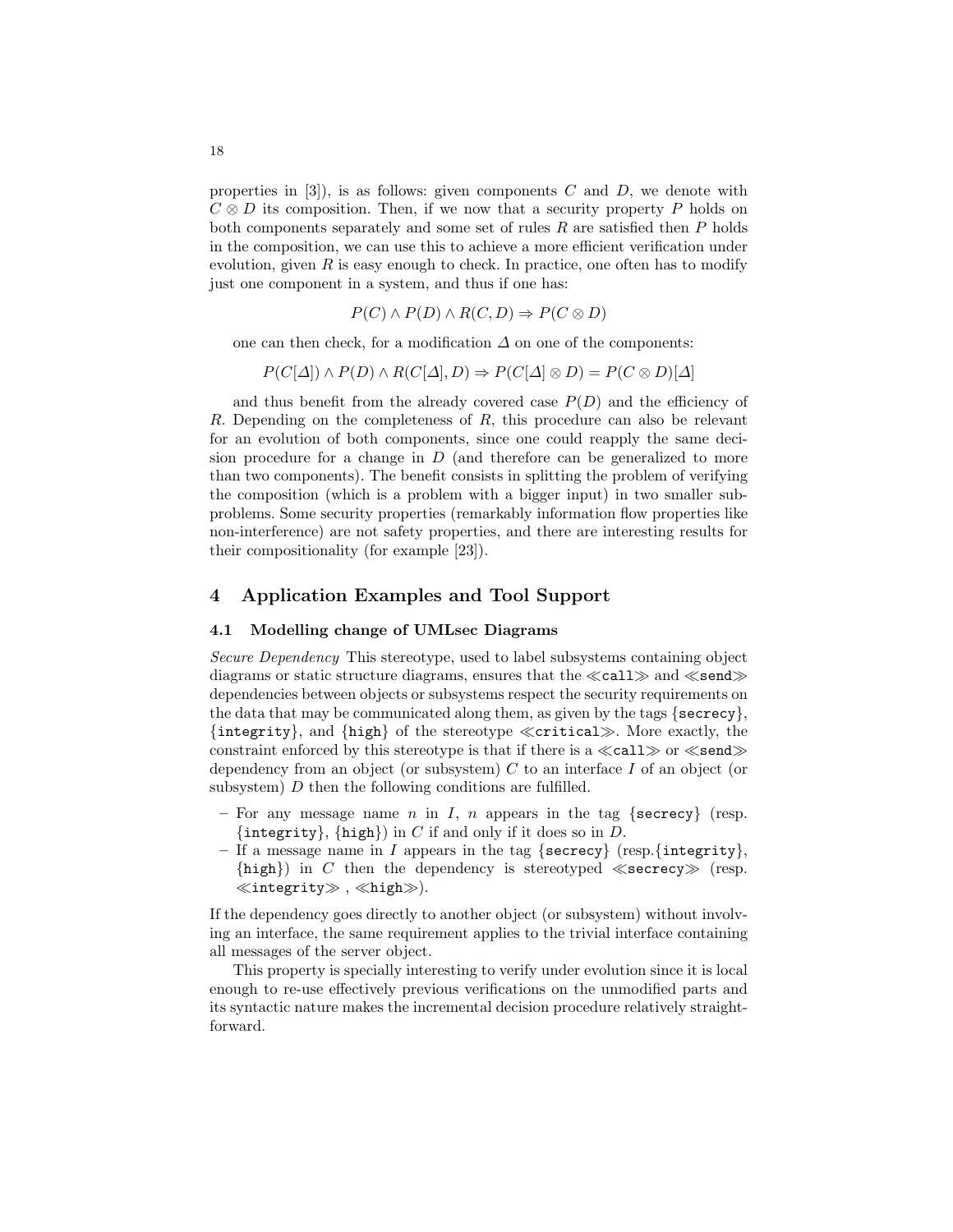

Fig. 7. An evolving class diagram with two possible evolution paths Fig. 7. An evolving class diagram with two possible evolution paths

Example The example in Fig. 7 shows the Client side of a communication channel between two parties. At first (disregarding the evolution stereotypes) the communication is unsecured. In the packages Symmetric and Asymmetric, we have the values of providing and the postal mechanisms to the chent class. There the stereo-<br>type  $\ll$  add  $\gg$  marked with the reference tag  $\{ref\}$  with value add encryption specifies two possible evolution paths: merging the classes contained in the current package (Channel) with either Symmetric or Asymmetric. There exists also a stereotype  $\ll$ add $\gg$  associated with the Client class adding either a pre-shared private key k or a public key  $K_S$  of the server. To coordinate the intended evo-<br>bution paths for these two standards we see use the following first ander logic procedure is a trade-off between the secondary procedures and the constraint (associated with add encryption): sentially, if one would require a security preservation and the complete intervals which is completely preservation in classes providing cryptographic mechanisms to the Client class. Here the stereolution paths for these two stereotypes, we can use the following first-order logic

$$
[add\_encryption(\text{add}) = Symmetric \Rightarrow \text{add\_keys}(\text{add}) = k : \text{Keys} \,\, \wedge \text{add\_encryption}(\text{add}) = \text{Asymmetric} \Rightarrow \text{add\_keys}(\text{add}) = \text{K}_\mathsf{S} : \text{Keys}]
$$

The two deltas, representing two possible evolution paths induced by this notation, can be checked incrementally by case distinction. In this case, the evoanalysis procedures were geared to efficiency in a trade-off against completeness.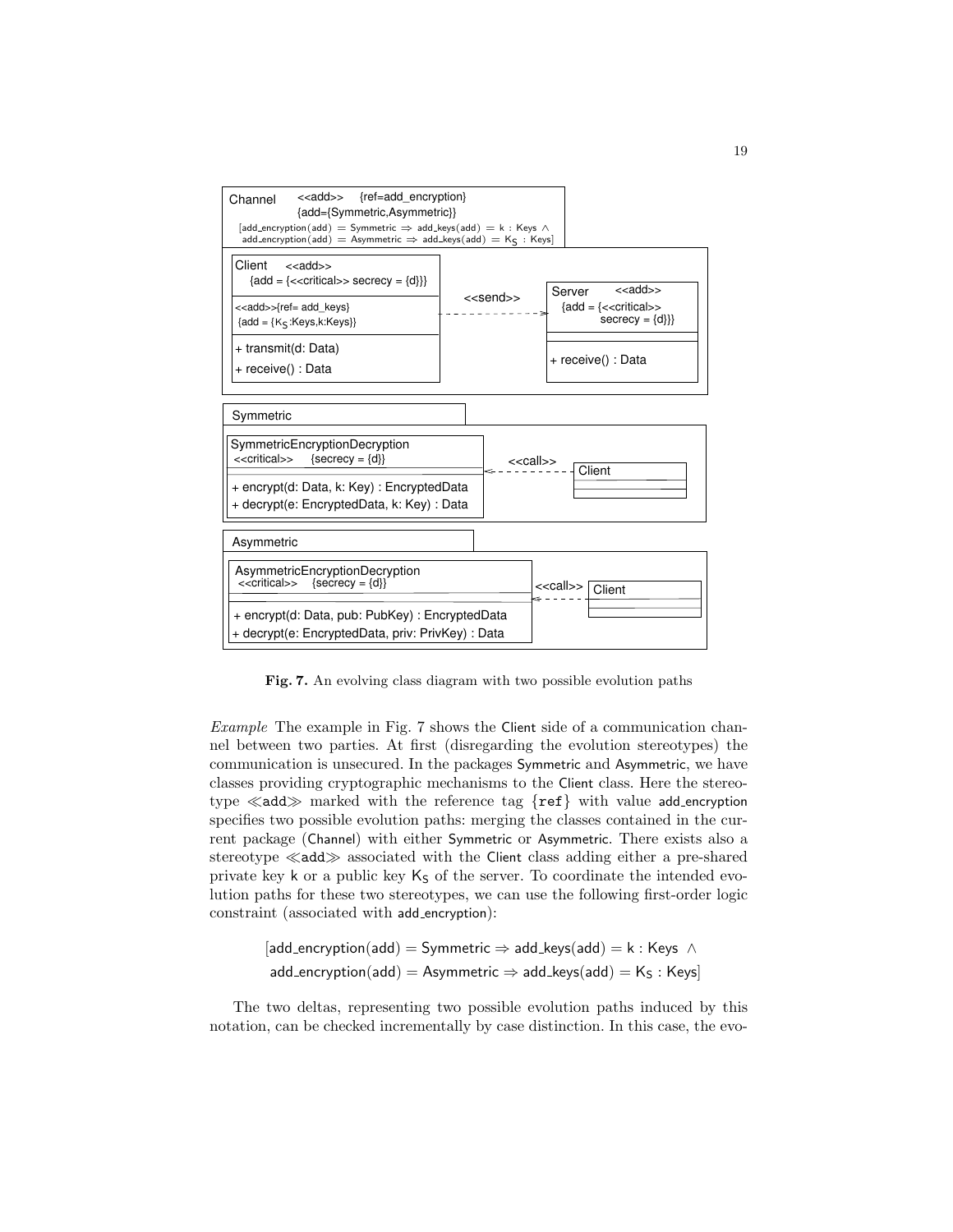

Fig. 8. Activity Diagram Annotated with  $\ll$ rbac $\gg$  Before Evolution (left-hand side), Added Model Elements (middle), and After Evolution (right-hand side)

lution is security preserving in both cases. For more details about the verification technique see [27].

Role-based Access Control The stereotype  $\ll$ rbac $\gg$  defines the access rights of actors to activities within an activity diagram under a role schema. For this purpose there exists tags { $protected$ }, { $role$ }, { $right$ }. An activity diagram is UMLsec satisfies  $\ll$ rbac $\gg$  if for every protected activity A in {protected}, for which an user U has access to it, there exists a pair  $(A,R)$  in {rights} and a pair  $(R,U)$  in {roles}. The verification computational cost depends therefore on the number of protected activities.

Example In Fig. 8 (left-hand side), we show an activity diagram to which we want to add a new set of activities, introducing a web-check-in functionality to a flight booking system. The new activity "Check-in online" (middle of Fig. 8) is protected, but we do not add a proper role/right association to this activity, thus resulting in a security violating diagram (right-hand side Fig. 8).

### 4.2 Tool Support

20

The UMLsec Tool Suite provides mechanical tool support for analyzing UML specifications for security requirements using model-checkers and automated theorem provers for first-order logic . The tool support is based on an XML dialect called XMI which allows interchange of UML models. For this, the developer creates a model using a UML drawing tool capable of XMI export and stores it as an XMI file. The file is imported by the UMLsec analysis tool (for example, through its web interface) which analyses the UMLsec model with respect to the security requirements that are included. The results of the analysis are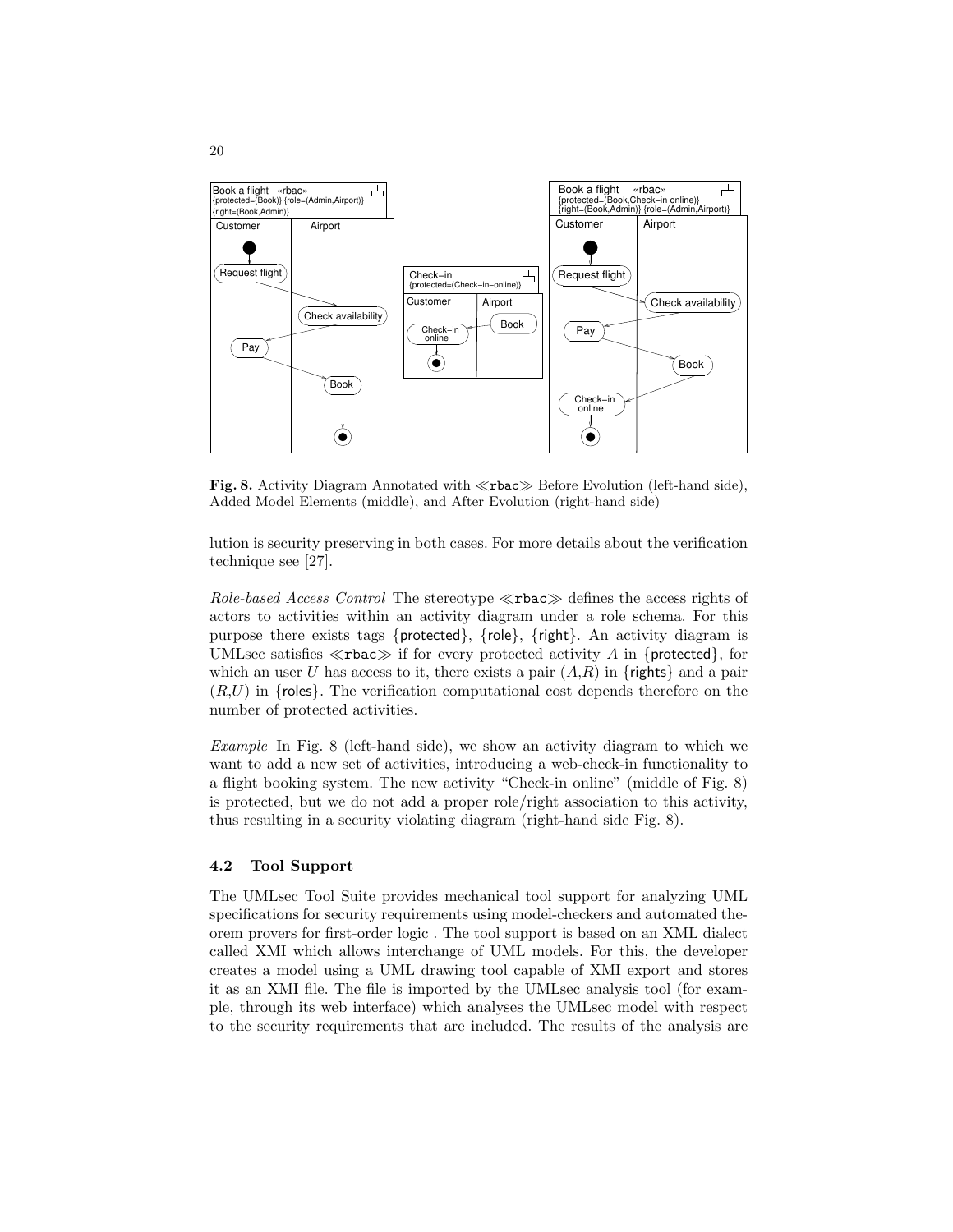given back to the developer, together with a modified UML model, where the weaknesses that were found are highlighted.

We also have a framework for implementing verification routines for the constraints associated with the UMLsec stereotypes. The goal is that advanced users of the UMLsec approach should be able to use this framework to implement verification routines for the constraints of self-defined stereotypes. In particular, the framework includes the UMLsec tool web interface, so that new routines are also accessible over this interface. The idea behind the framework is to provide a common programming framework for the developers of different verification modules. A tool developer should be able to concentrate on the implementation of the verification logic and not be required to implement the user interface.

As mentioned in Sect. 3, tool support for UMLseCh would be beneficial in at least two ways:

- Supporting the user in modelling expected evolutions explicitly in a graphical way, without using a particular grammar or textual abstract syntax, and supporting the specification of non-elementary changes.
- Supporting the decision of including a change based on verification techniques for model consistency preservation after change.

but more importantly:

– Supporting the decision of including a change based on verification techniques for security preservation after change

First steps in this direction have been done in the context of the EU project SecureChange for statical security properties. For more details refer to [27].

# 5 Conclusions and Future Work

For system evolution to be reliable, it must be carried out in a controlled manner. Such control must include both functional and quality perspectives, such as security, of a system. Control can only be achieved under structured and formal identification and analysis of change implications up front, i.e. a priori. In this chapter, we presented a step-by-step controlled change process with emphasis on preservation of security properties through and throughout change, where the first is characterized as a security-driven change and the second a functionalitydriven change. As there are many reasons for evolution to come about, security may drive the change process or be directly or indirectly influenced by it. Our approach covers both. In particular, the chapter introduces the change notation UMLseCh that allows for formally expressing, tracing, and analysing for security property preservation. UMLseCh can be viewed as an extension of UMLsec in the context of secure systems evolution. We showed how can one use the notation to model change for different UMLsec diagrams, and how this approach could be useful for tool-aided security verification. Consequently, this work can be extended in different directions. First of all, compositional and incremental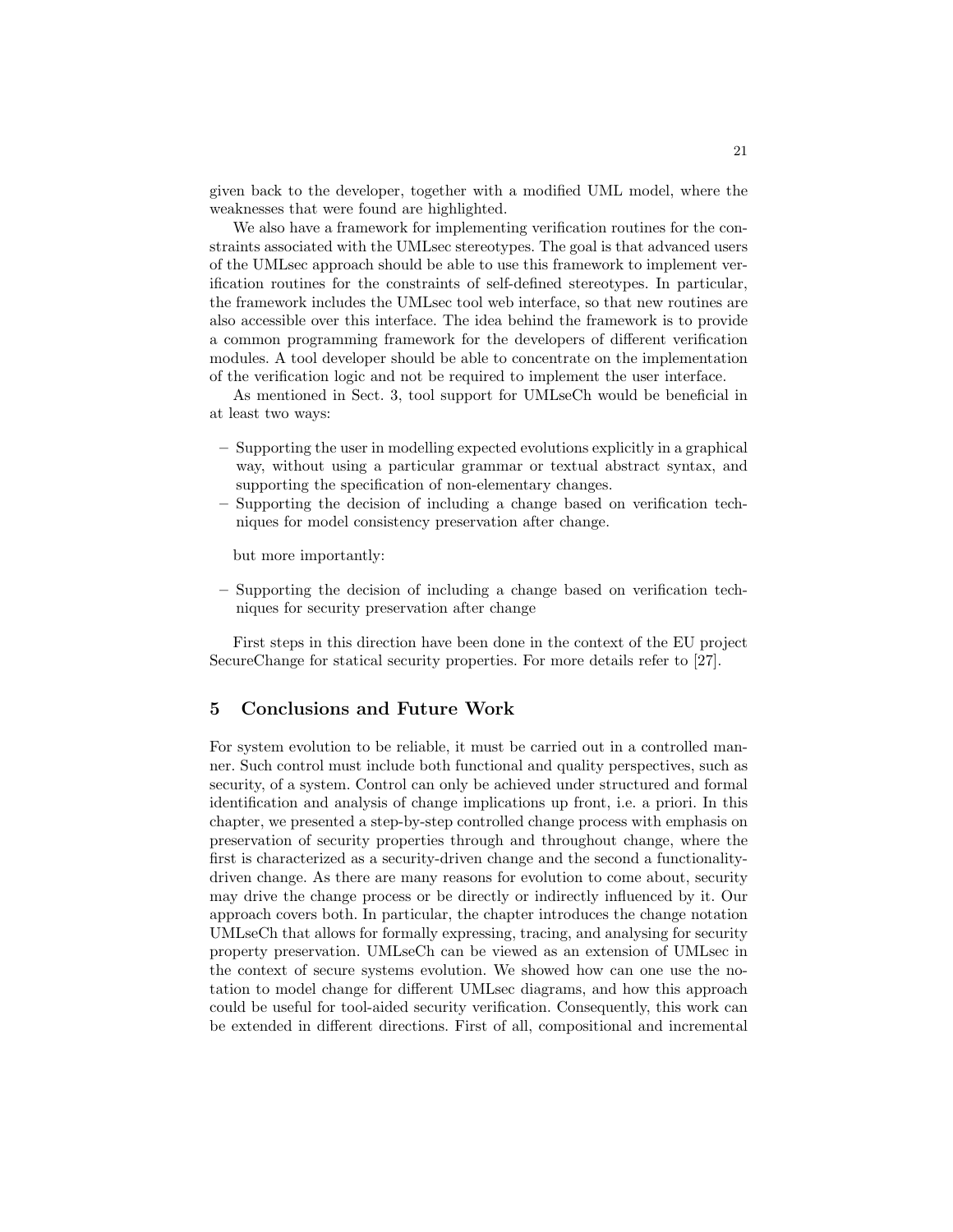techniques to reason about the security properties covered by UMLsec are necessary to take advantage of the precise model difference specification offered by UMLseCh. On the other hand, comprehensive tool support for both modelling and verification is key for a successful application of UMLseCh in practical contexts.

# Acknowledgements

This research was partially supported by the EU project "Security Engineering for Lifelong Evolvable Systems" (Secure Change, ICT-FET-231101).

# References

- 1. M. Andries, G. Engels, A. Habel, B. Hoffmann, H.-J. Kreowski, S. Kuske, D. Plump, A. Schürr, and G. Taentzer. Graph transformation for specification and programming. Science of Computer Programming,  $34(1)$ : $1 - 54$ , 1999.
- 2. J. Bézivin, F. Büttner, M. Gogolla, F. Jouault, I. Kurtev, and A. Lindow. Model transformations? transformation models! In Proceedings of the International Conference on Model Driven Engineering Languages and Systems (MODELS), pages 440–453. Springer, 2006.
- 3. S. Chaki, N. Sharygina, and N. Sinha. Verification of evolving software, 2004.
- 4. E. Clarke, D. Long, and K. McMillan. Compositional model checking. In Proceedings of the Annual Symposium on Logic in Computer Science (LICS), pages 353–362, June 1989.
- 5. ISO 15408:2007 Common Criteria for Information Technology Security Evaluation, Version 3.1, Revision 2: Part 2; Security Functional Components, CCMB-2007-09- 002, September 2007.
- 6. J. Grünbauer, H. Hollmann, J. Jürjens, and G. Wimmel. Modelling and verification of layered security protocols: A bank application. In S. Anderson, M. Felici, and B. Littlewood, editors, SAFECOMP, volume 2788 of Lecture Notes in Computer Science, pages 116–129. Springer, 2003.
- 7. R. Heckel. Compositional verification of reactive systems specified by graph transformation. In E. Astesiano, editor, Proceedings of the European Joint Conferences on Theory and Practice of Software (ETAPS) - Fundamental Approaches to Software Engineering (FASE), volume 1382 of LNCS, pages 138–153. Springer, 1998.
- 8. S. Höhn and J. Jürjens. Rubacon: automated support for model-based compliance engineering. In Robby [26], pages 875–878.
- 9. J. Jürjens. Formal Semantics for Interacting UML subsystems. In Proceedings of the International Conference on Formal Methods for Open Object-Based Distributed Systems (FMOODS), pages 29–44. International Federation for Information Processing (IFIP), Kluwer Academic Publishers, 2002.
- 10. J. Jürjens. Principles for Secure Systems Design. PhD thesis, Oxford University Computing Laboratory, 2002.
- 11. J. Jürjens. Model-based security engineering with UML. In A. Aldini, R. Gorrieri, and F. Martinelli, editors, FOSAD, volume 3655 of Lecture Notes in Computer Science, pages 42–77. Springer, 2004.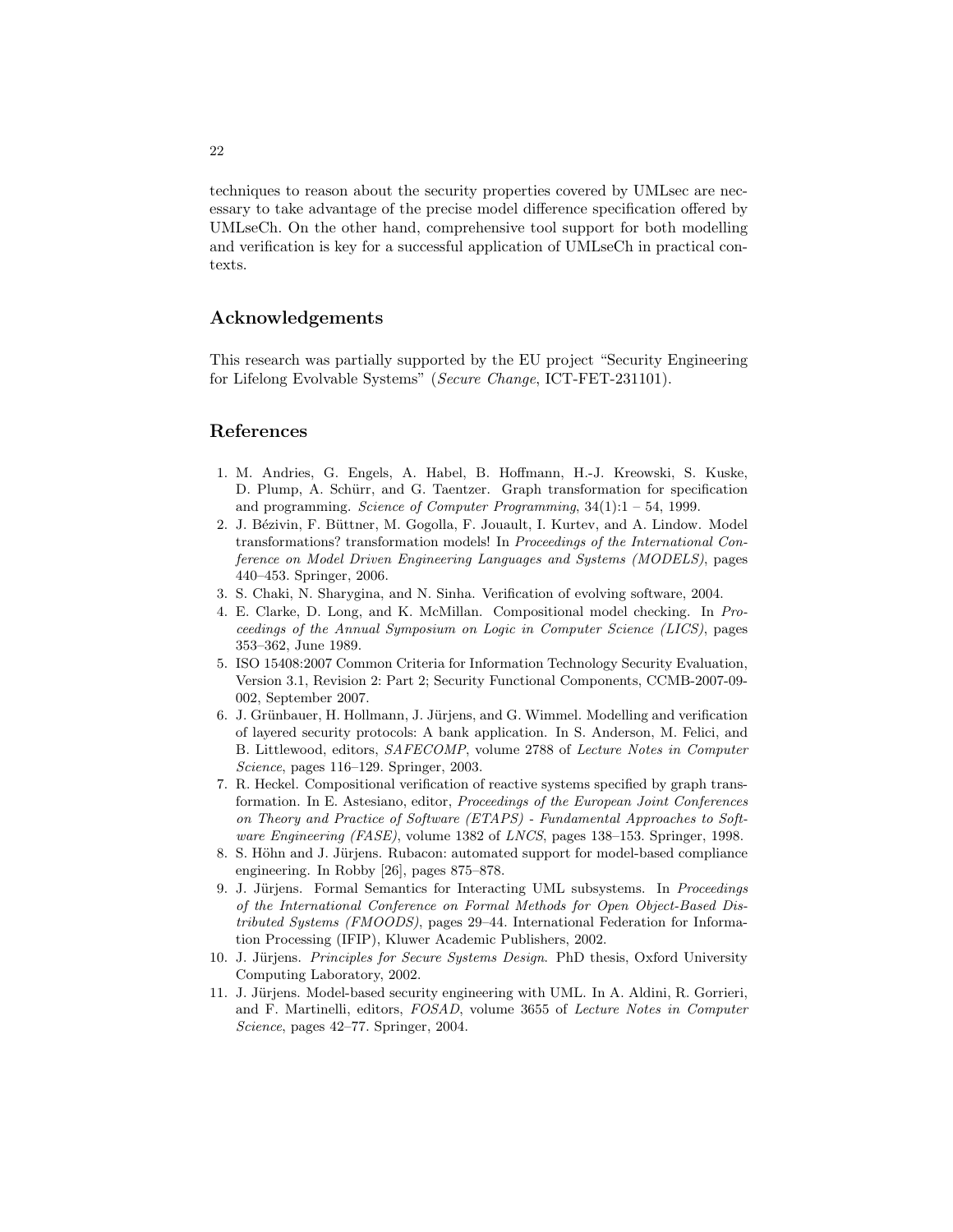- 12. J. Jürjens. Code security analysis of a biometric authentication system using automated theorem provers. In Proceedings of the Annual Computer Security Applications Conference (ACSAC), pages 138–149. IEEE Computer Society, 2005.
- 13. J. Jürjens. Secure Systems Development with UML. Springer, 2005.
- 14. J. Jürjens. Sound methods and effective tools for model-based security engineering with UML. In G.-C. Roman, W. G. Griswold, and B. Nuseibeh, editors, *Proceedings* of the International Conference on Software Engineering (ICSE), pages 322–331. ACM Press, 2005.
- 15. J. Jürjens. Verification of low-level crypto-protocol implementations using automated theorem proving. In MEMOCODE, pages 89–98. IEEE, 2005.
- 16. J. Jürjens. Security analysis of crypto-based Java programs using automated theorem provers. In Proceedings of the IEEE/ACM International Conference on Automated Software Engineering (ASE), pages 167–176. IEEE Computer Society, 2006.
- 17. J. Jürjens, J. Schreck, and P. Bartmann. Model-based security analysis for mobile communications. In Robby [26], pages 683–692.
- 18. J. Jürjens and P. Shabalin. Tools for secure systems development with UML. Intern. Journal on Software Tools for Technology Transfer, 9(5–6):527–544, Oct. 2007. Invited submission to the special issue for FASE 2004/05.
- 19. J. Jürjens and G. Wimmel. Formally testing fail-safety of electronic purse protocols. In 16th International Conference on Automated Software Engineering (ASE 2001), pages 408–411. IEEE Computer Society, 2001.
- 20. D. S. Kolovos, R. F. Paige, F. Polack, and L. M. Rose. Update transformations in the small with the epsilon wizard language. Journal of Object Technology, 6(9):53– 69, 2007.
- 21. M. Lehman. Software's future: Managing evolution. IEEE Software, 15(1):40–44, 1998.
- 22. H. Lipson. Evolutionary systems design: Recognizing changes in security and survivability risks. Technical Report CMU/SEI-2006-TN-027, Carnegie Mellon Software Engineering Institute, September 2006.
- 23. H. Mantel. On the composition of secure systems. In Proceedings of the IEEE Symposium on Security and Privacy, pages 88–101, Oakland, CA, USA, 2002. IEEE Computer Society.
- 24. D. C. Petriu, C. M. Woodside, D. B. Petriu, J. Xu, T. Israr, G. Georg, R. B. France, J. M. Bieman, S. H. Houmb, and J. Jürjens. Performance analysis of security aspects in UML models. In V. Cortellessa, S. Uchitel, and D. Yankelevich, editors, WOSP, pages 91–102. ACM, 2007.
- 25. A. Rensink, Á. Schmidt, and D. Varró. Model checking graph transformations: A comparison of two approaches. In Proceedings of the International Conference in Graph Transformation (ICGT), pages 226–241. Springer, 2004.
- 26. Robby, editor. 30th International Conference on Software Engineering (ICSE 2008), Leipzig, Germany, May 10-18, 2008. ACM, 2008.
- 27. Secure Change Project. Deliverable 4.2. Available as http://www-jj.cs. tu-dortmund.de/jj/deliverable\_4\_2.pdf.
- 28. UML Revision Task Force. OMG Unified Modeling Language: Specification. Object Management Group (OMG), September 2001. http://www.omg.org/spec/UML/1. 4/PDF/index.htm.
- 29. UMLsec group. UMLsec Tool Suite, 2001-2011. http://www.umlsec.de.
- 30. B. Watson. Non-functional analysis for UML models. In Real-Time and Embedded Distributed Object Computing Workshop. Object Management Group (OMG), July 15–18, 2002.